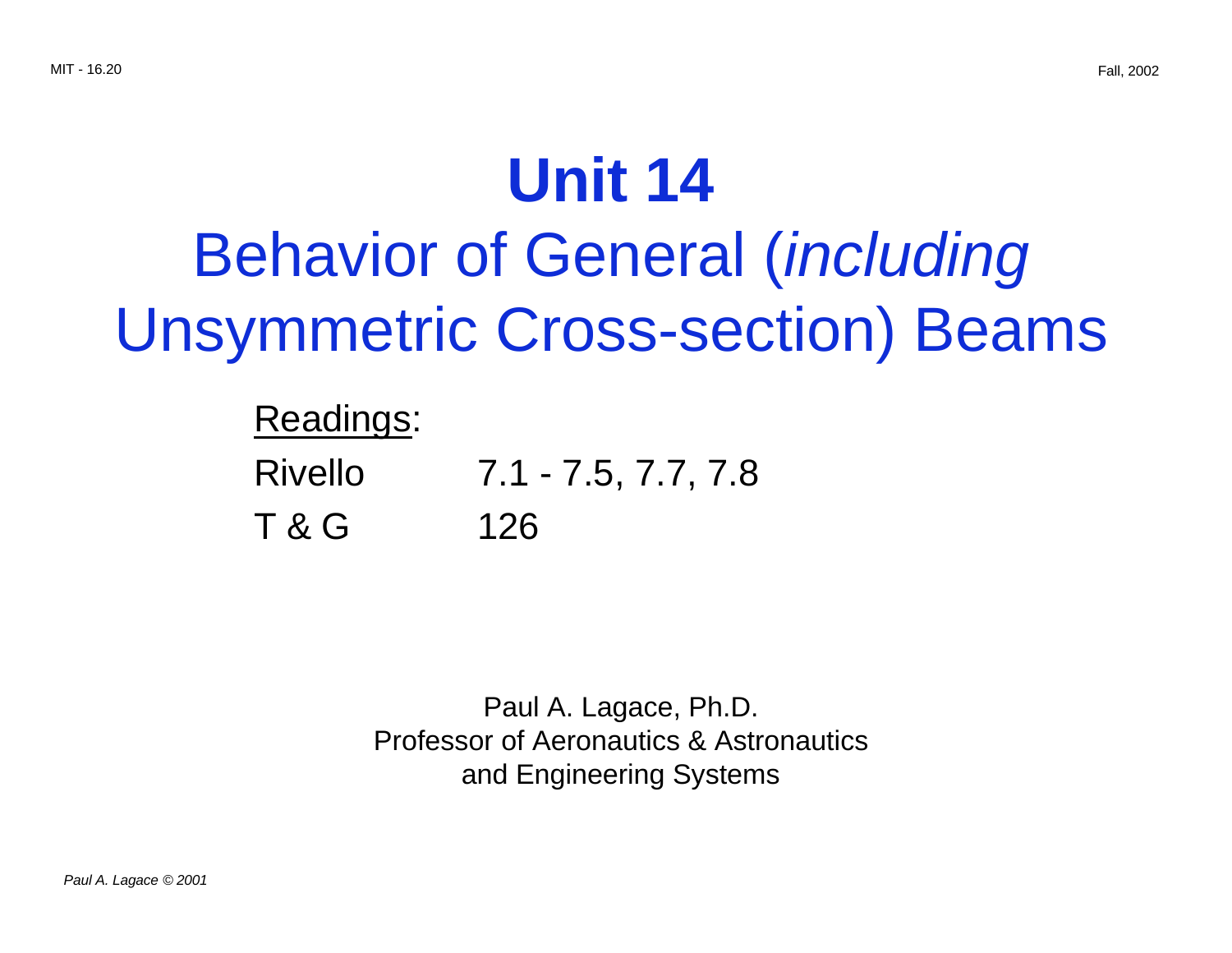Earlier looked at Simple Beam Theory in which one considers a beam in the x-z plane with the beam along the x-direction and the load in the z-direction:

**Figure 14.1 Representation of Simple Beam**



Now look at a more general case:

- Loading can be in any direction
- Can resolve the loading to consider transverse loadings  $p_y(x)$  and  $p_z(x)$ ; and axial loading  $p_x(x)$
- Include a temperature distribution  $T(x, y, z)$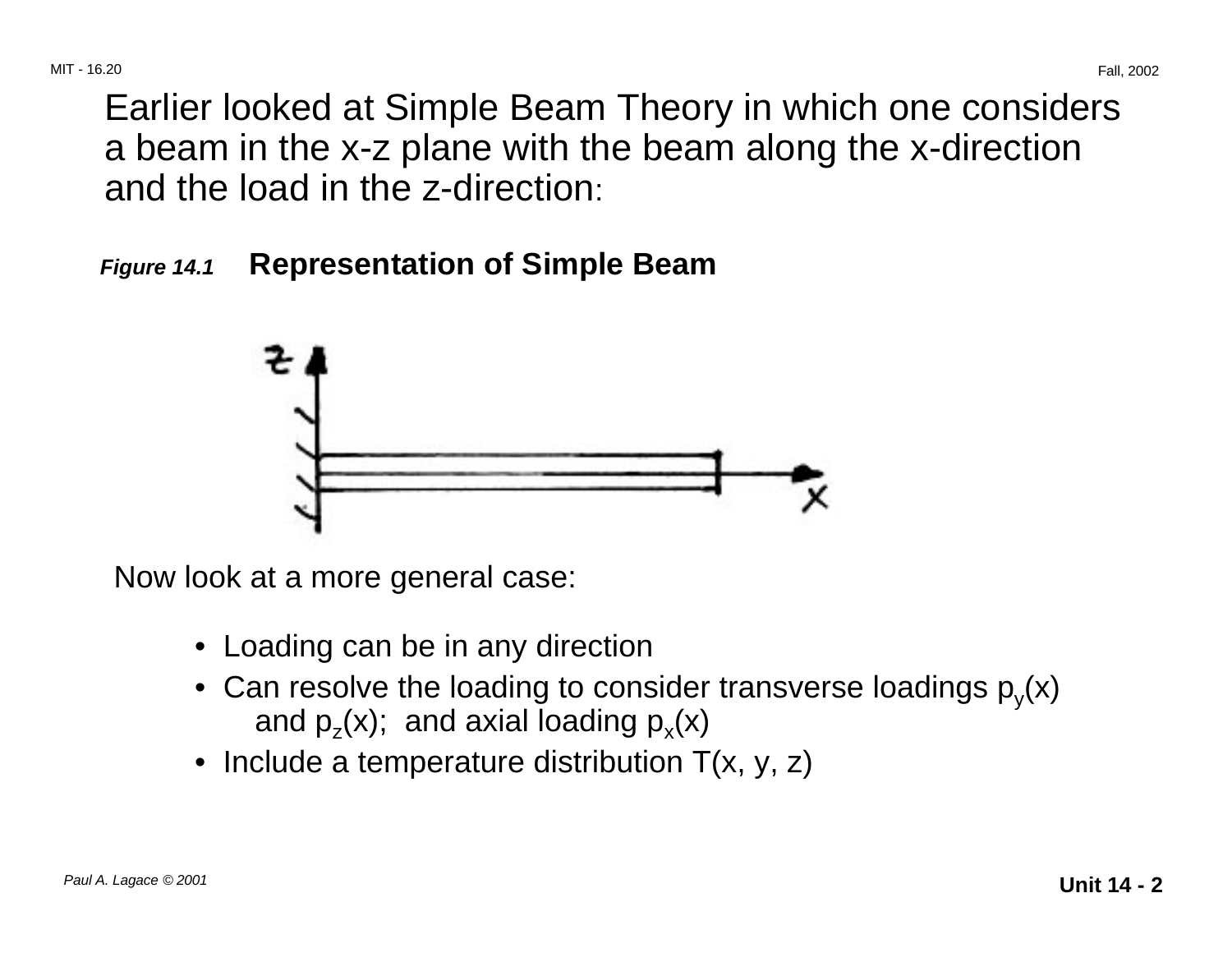### **Figure 14.2 Representation of General Beam**



Maintain several of the same definitions for a beam and basic assumptions.

- • Geometry: length of beam (x-dimension) greater than y and z dimensions
- •Stress State:  $\sigma_{xx}$  is the only "important" stress;  $\sigma_{xy}$  and  $\sigma_{xz}$  found from equilibrium equations, but are secondary in importance
- • Deformation: plane sections remain plane and perpendicular to the midplane after deformation (Bernouilli-Euler Hypothesis)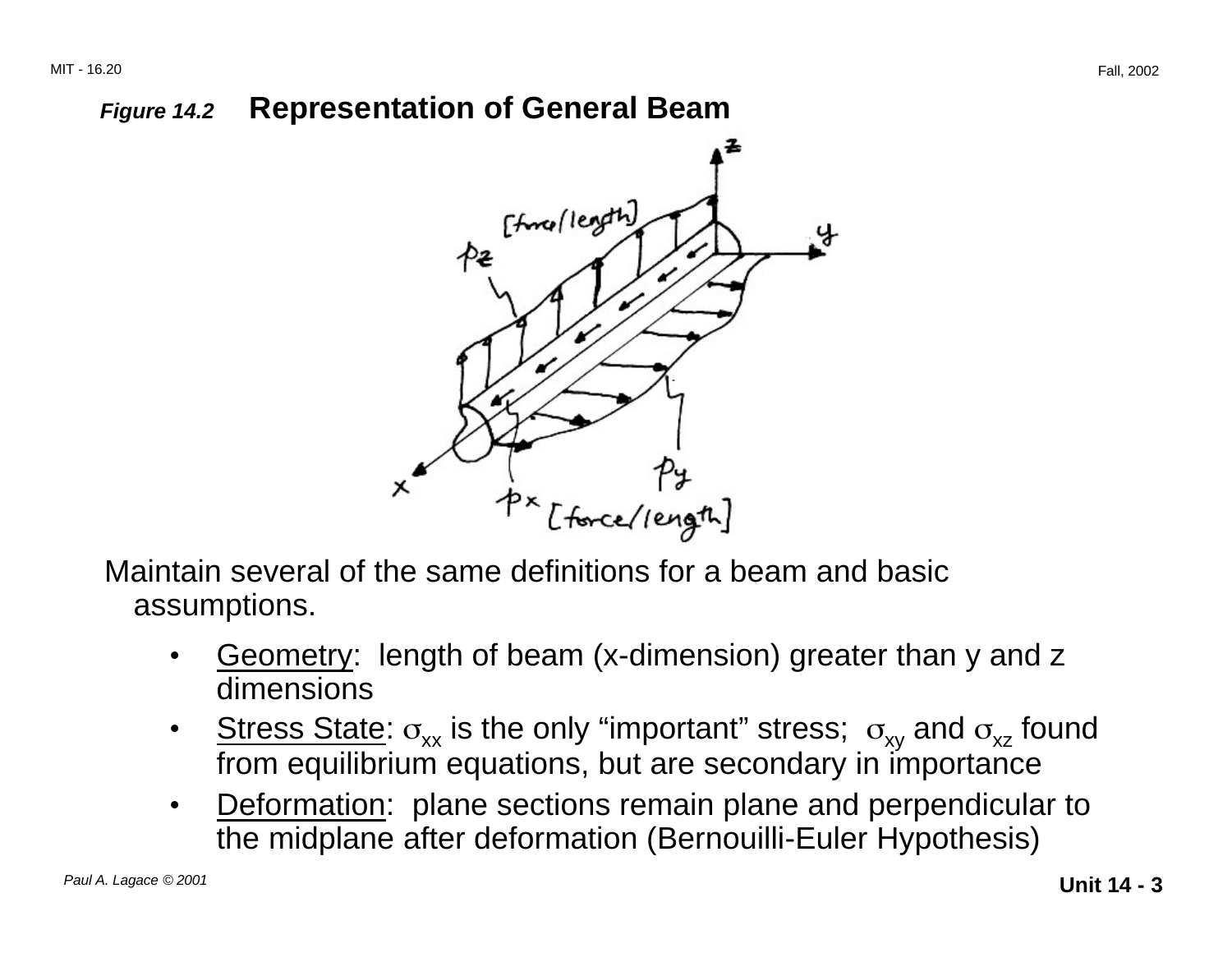#### Definition of stress resultants

Consider a cross-section along x:

**Figure 14.3 Representation of cross-section of general beam**



**Unit 14 - 4** Paul A. Lagace © 2001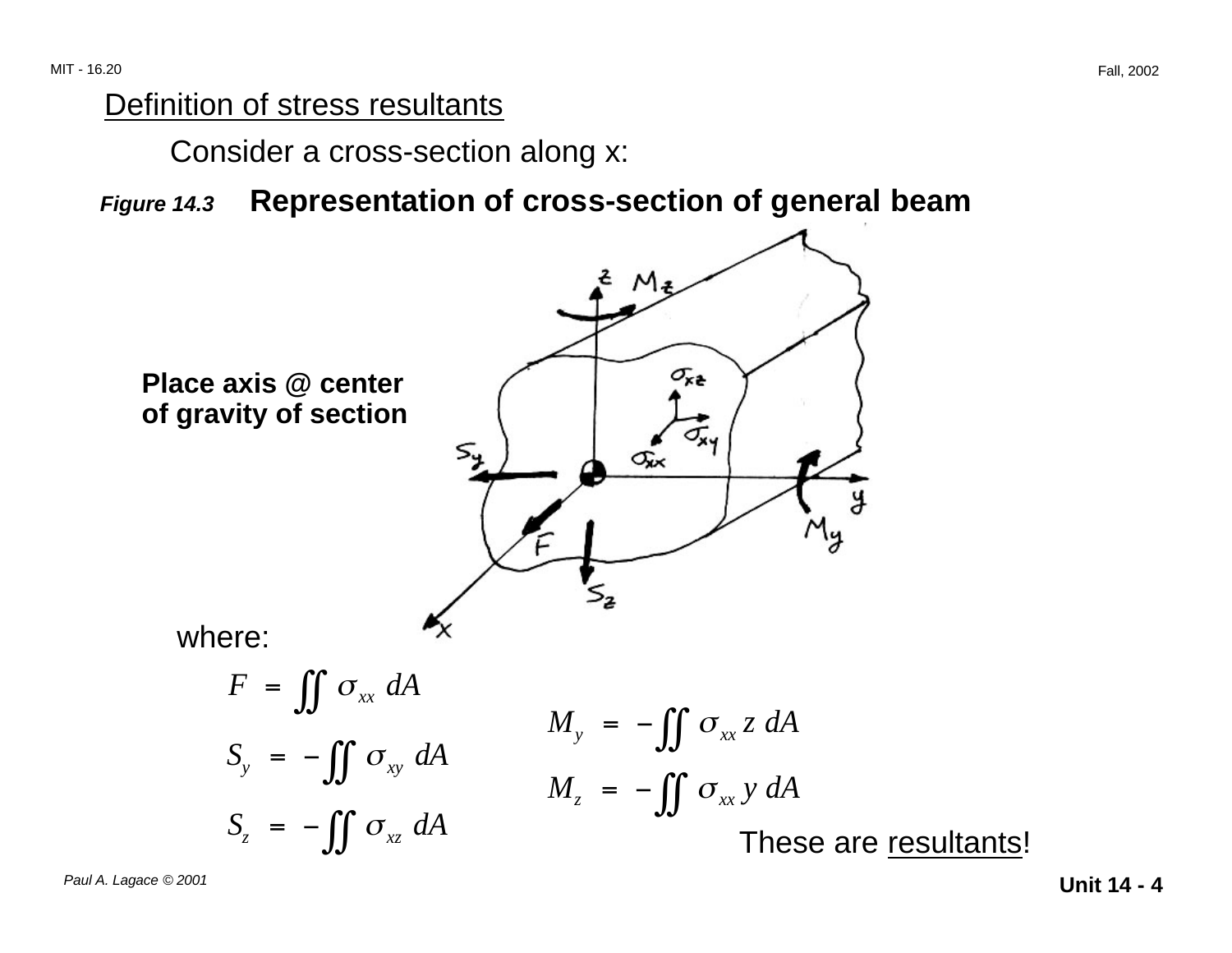The values of these resultants are found from statics in terms of the loading  $p_x$ ,  $p_y$ ,  $p_z$ , and applying the boundary conditions of the problem

### **Deformation**

Look at the deformation. In the case of Simple Beam Theory, had:

$$
u = -z \, \frac{dw}{dx}
$$

where u is the displacement along the x-axis.

This comes from the picture:

**Figure 14.4 Representation of deformation in Simple Beam Theory**



Now must add two other contributions…..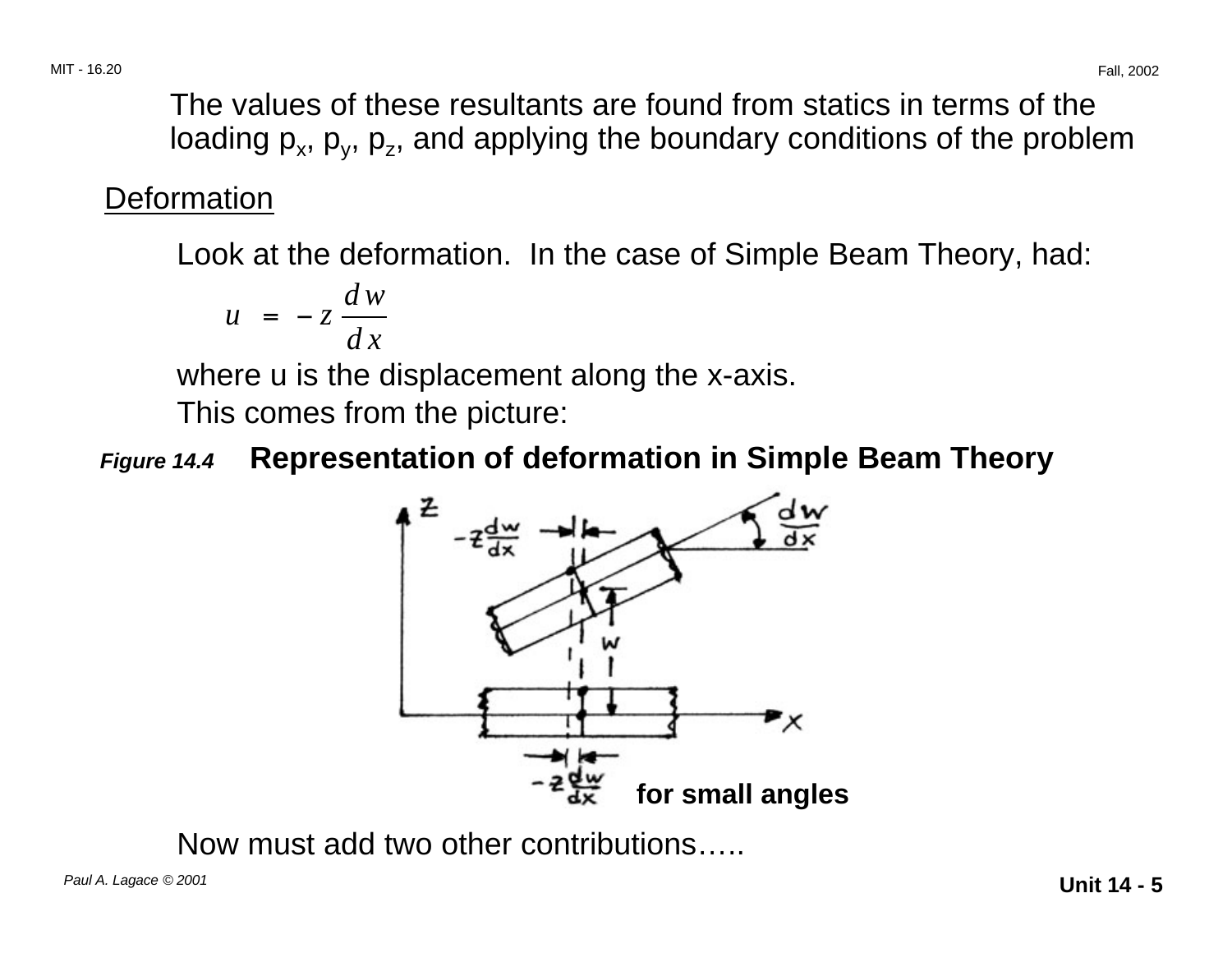1. Have the same situation in the x-y plane

**Figure 14.5 Representation of bending displacement in x-y plane**



where v is the displacement in the y-direction

2. Allow axial loads, so have an elongation in the x-direction due to this. Call this  $u_0$ :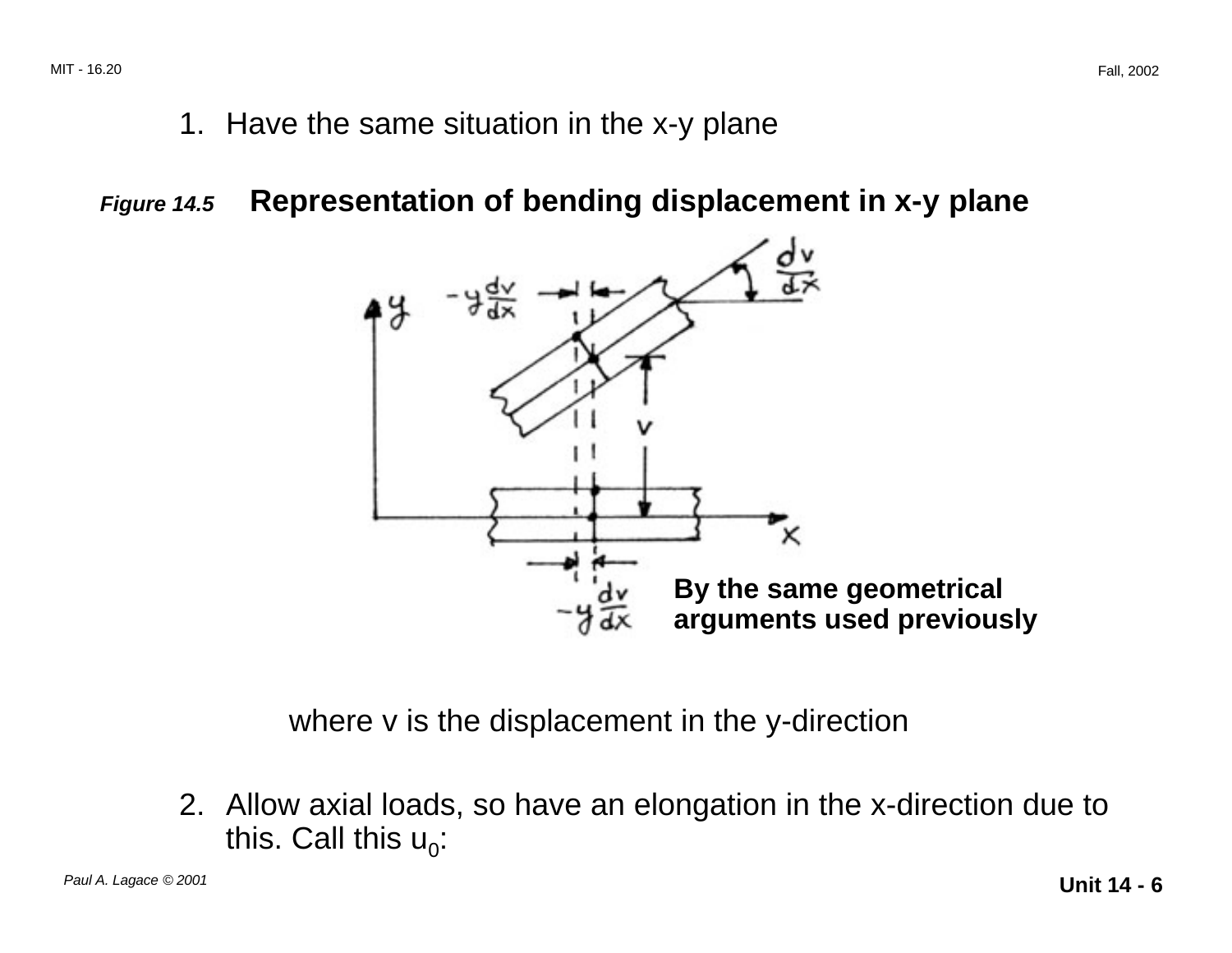### **Figure 14.6 Representation of axial elongation in x-z plane**



 $u_0$ , v, w are the deformations of the midplane Thus:

$$
u(x, y, z) = u_0 - y \frac{dv}{dx} - z \frac{dw}{dx}
$$
  
bending  
about  
z-axis  
 $v(x, y, z) = v(x)$   
 $w(x, y, z) = v(x)$ 

v and w are constant at any cross-section location, x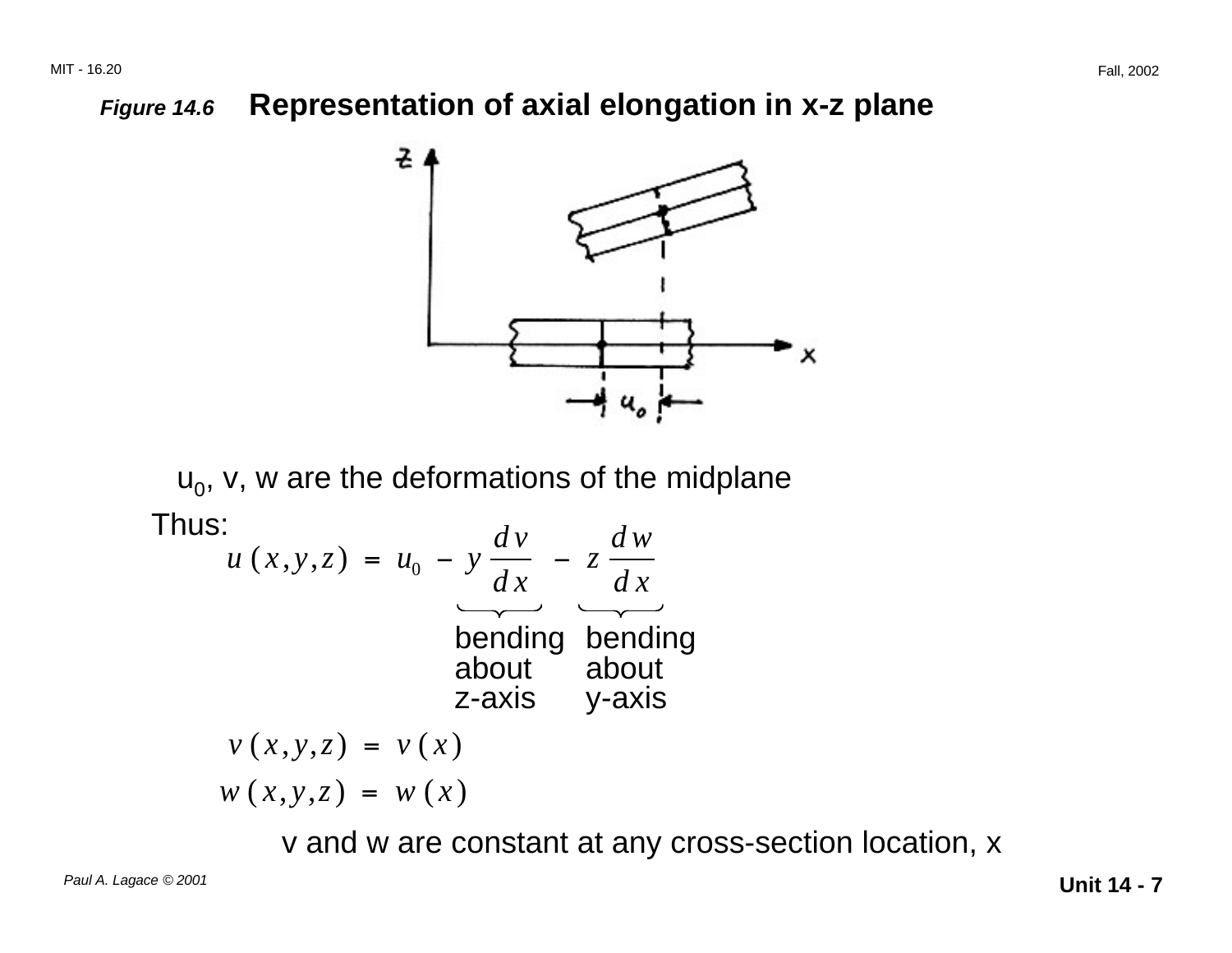### **Stress and Strain**

From the strain-displacement relation, get:

$$
\varepsilon_{xx} = \frac{\partial u}{\partial x} = \frac{du_0}{dx} + y \left( -\frac{d^2 v}{dx^2} \right) + z \left( -\frac{d^2 w}{dx^2} \right)
$$

### (these become total derivatives as there is no variation of the displacement in y and z)

for functional ease, write:

$$
f_1 = \frac{du_0}{dx}
$$
  

$$
f_2 = -\frac{d^2v}{dx^2}
$$
  

$$
f_3 = -\frac{d^2w}{dx^2}
$$

Caution: Rivello uses  $C_1$ ,  $C_2$ ,  $C_3$ . These are not constants, so use  $f_i \Rightarrow f_i(x)$  (functions of x)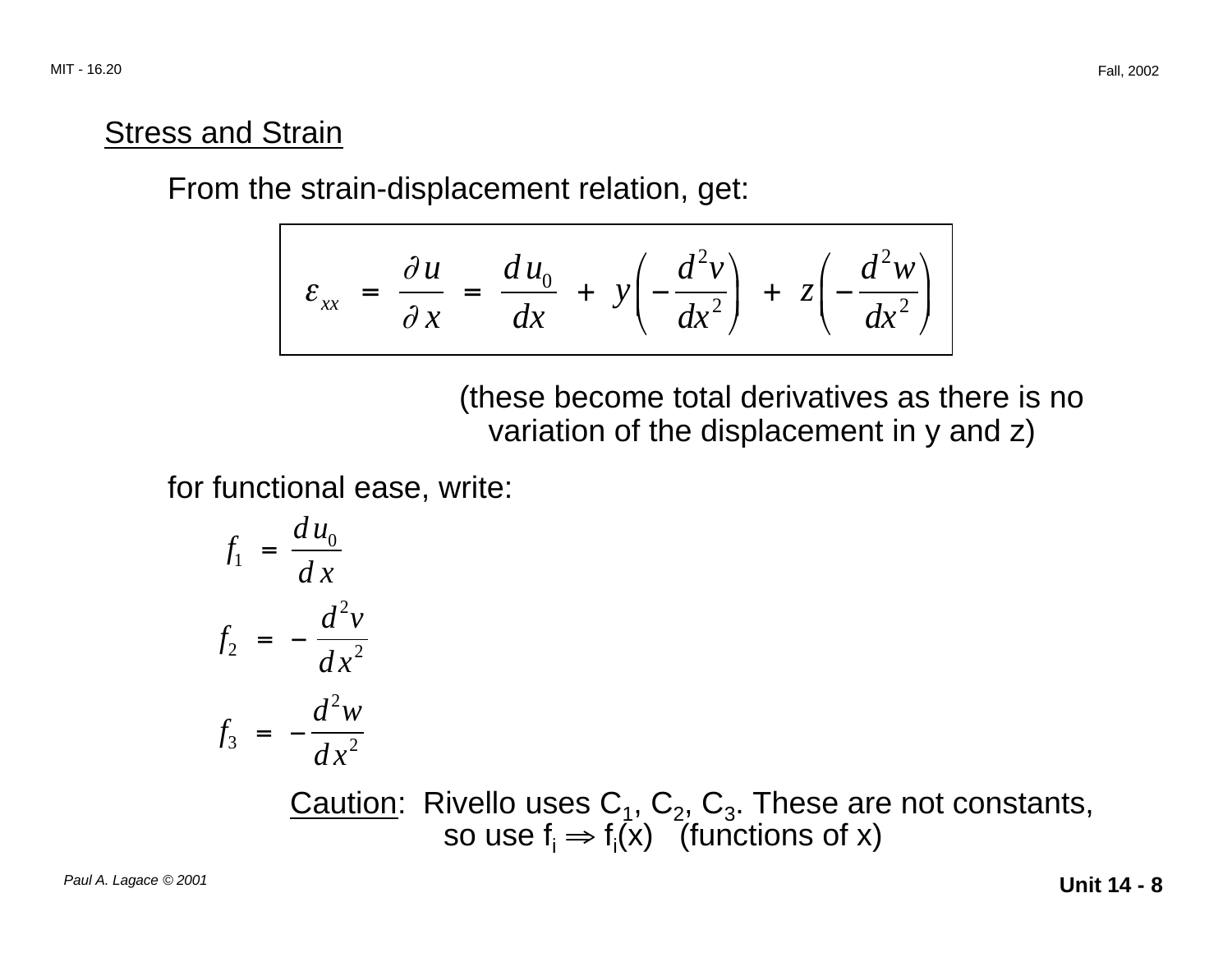Thus:

 $\varepsilon_{xx} = f_1 + f_2y + f_3z$ 

Then use this in the stress-strain equation (orthotropic or "lower"):

$$
\varepsilon_{xx} = \frac{\sigma_{xx}}{E} + \alpha \Delta T
$$
\n(include temperature effects)\n  
\nNote: "ignore" thermal strains in y and z. These are of "secondary" importance.

Thus:

$$
\sigma_{xx} = E \varepsilon_{xx} - E \alpha \Delta T
$$

and using the expression for  $\varepsilon_{\rm x}$ :

$$
\sigma_{xx} = E(f_1 + f_2 y + f_3 z) - E\alpha \Delta T
$$

Can place this expression into the expression for the resultants (force and moment) to get: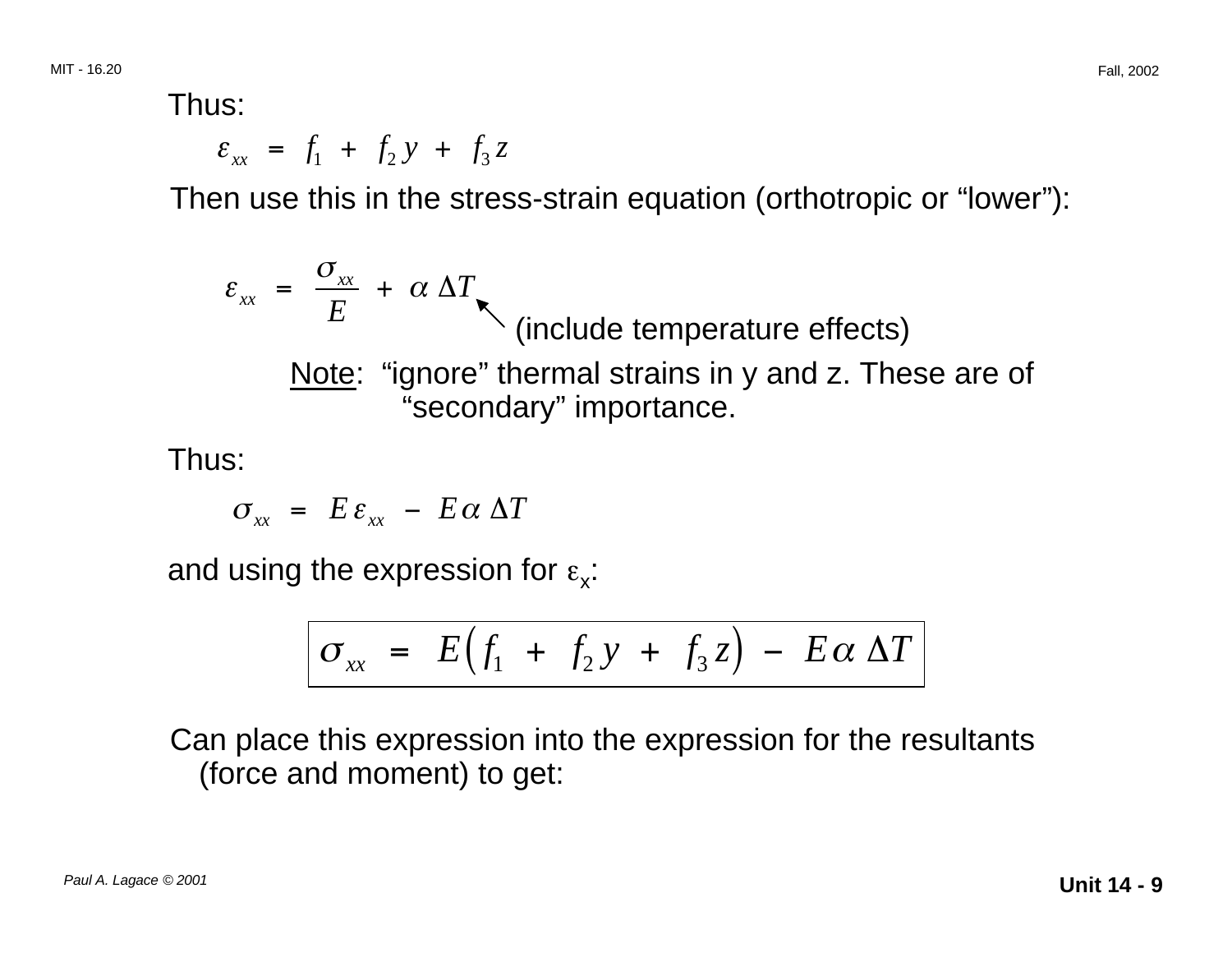$$
F = \iint \sigma_{xx} dA = f_1 \iint E dA + f_2 \iint E y dA
$$
  
+  $f_3 \iint E z dA - \iint E \alpha \Delta T dA$   
- $M_z = \iint \sigma_{xx} y dA = f_1 \iint E y dA + f_2 \iint E y^2 dA$   
+  $f_3 \iint E y z dA - \iint E \alpha \Delta T y dA$ 

$$
-M_{y} = \iint \sigma_{xx} z dA = f_{1} \iint E z dA + f_{2} \iint E y z dA
$$
  
+  $f_{3} \iint E z^{2} dA - \iint E \alpha \Delta T z dA$ 

(Note:  $f_1$ ,  $f_2$ ,  $f_3$  are functions of x and integrals are in dy and dz, so these come outside the integral sign).

Solve these equations to determine  $f_1(x)$ ,  $f_2(x)$ ,  $f_3(x)$ :

Note: Have kept the modulus, E, within the integral since will allow it to vary across the cross-section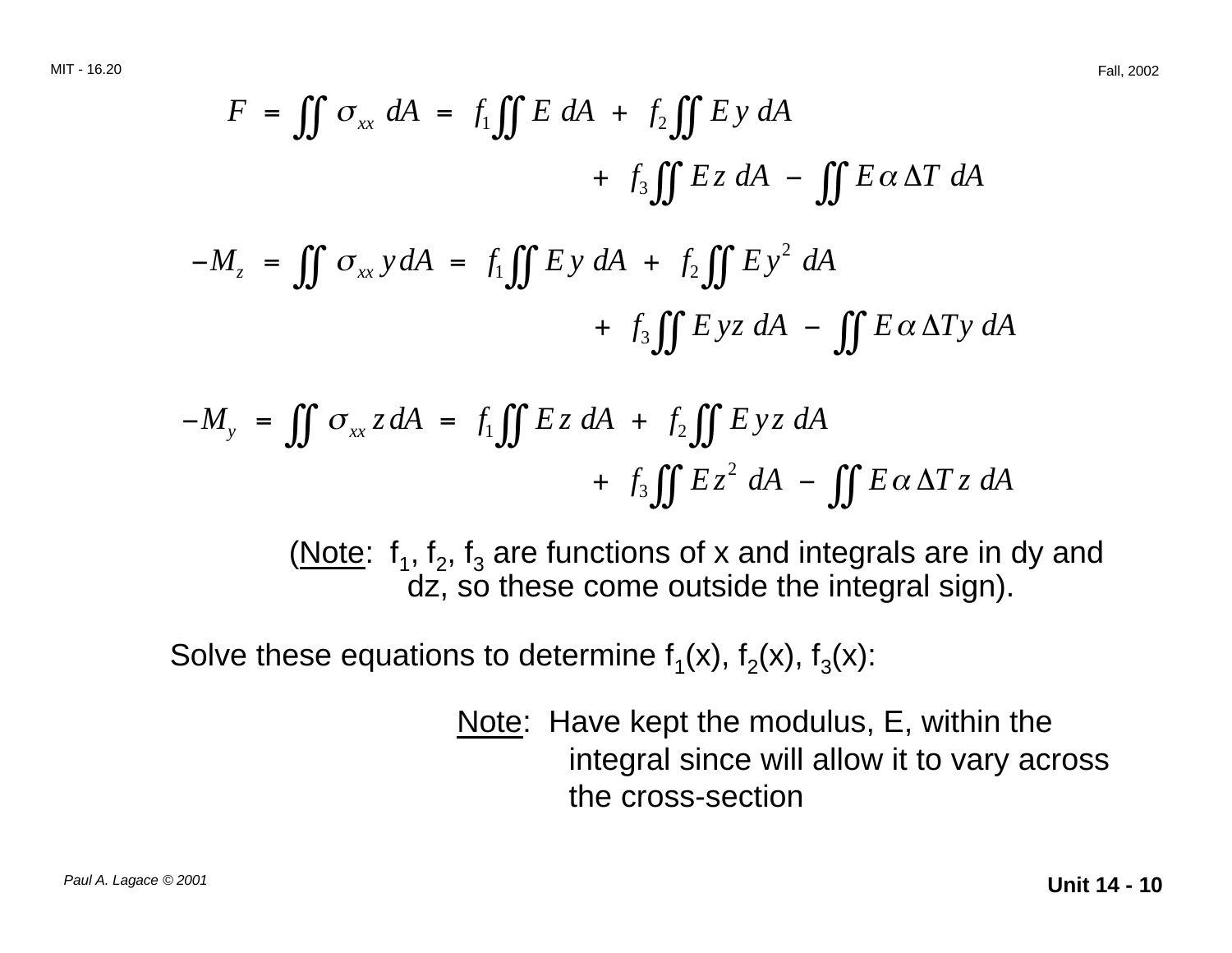Orthotropic Beams: Same comments as applied to Simple Beam Theory. The main consideration is the longitudinal modulus, so these equations can be applied.

### Modulus-Weighted Section Properties/Areas

Introduce "modulus weighted area":

$$
dA^* = \frac{E}{E_1} dA \qquad \text{(vary in y and z)}
$$

where:

- $A^*$  = modulus weighted area
- $F =$  modulus of that area
- $E_1$  = some reference value of modulus

Using this in the equations for the resultants, we get: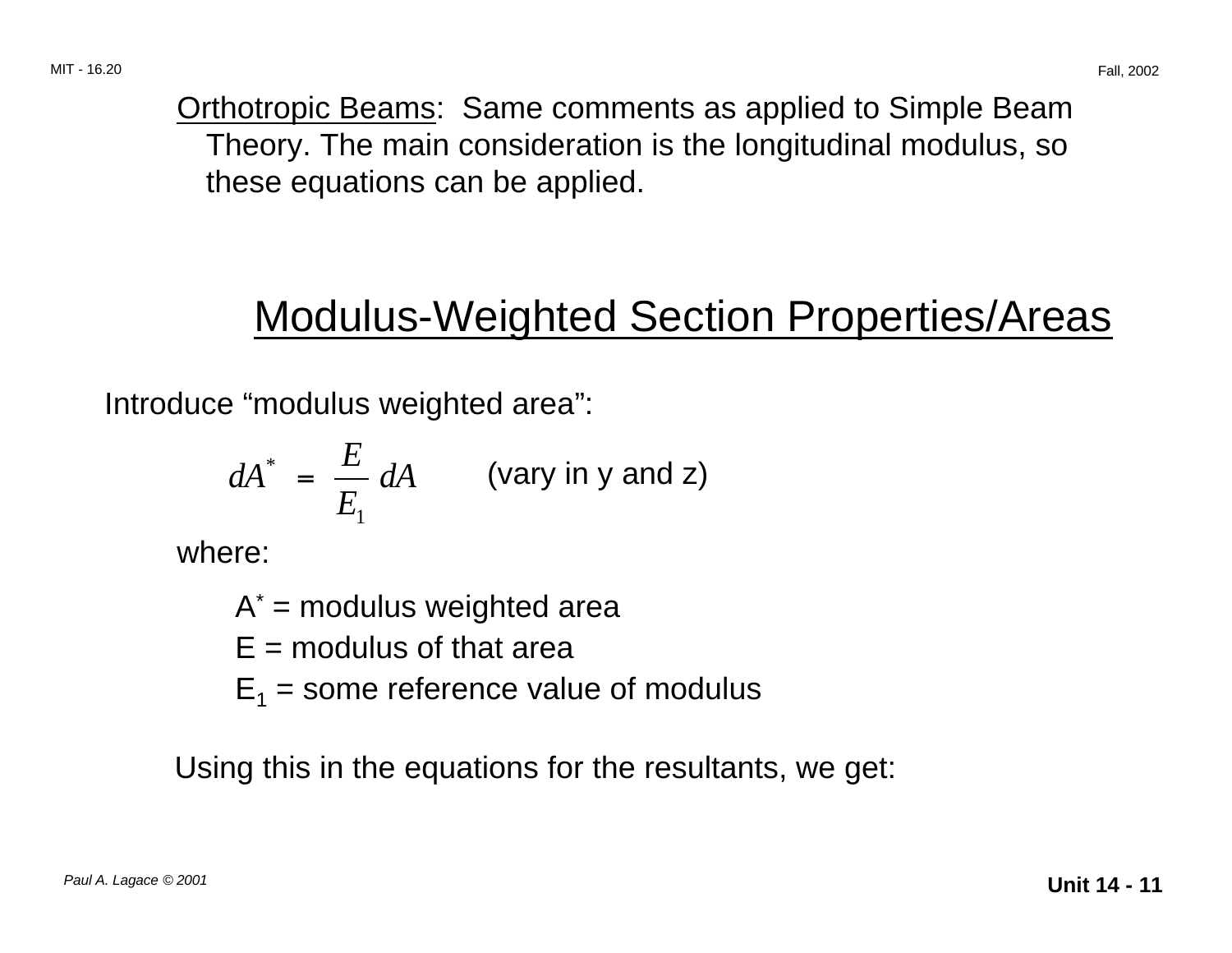$$
F + \iint E \alpha \Delta T \, dA = E_1 \left\{ f_1 \iint dA^* + f_2 \iint y \, dA^* + f_3 \iint z \, dA^* \right\}
$$
  

$$
-M_z + \iint E \alpha \Delta T \, y \, dA = E_1 \left\{ f_1 \iint y \, dA^* + f_2 \iint y^2 \, dA^* + f_3 \iint yz \, dA^* \right\}
$$
  

$$
-M_y + \iint E \alpha \Delta T z \, dA = E_1 \left\{ f_1 \iint z \, dA^* + f_2 \iint yz \, dA^* + f_3 \iint z^2 \, dA^* \right\}
$$

Now define these "modulus-weighted" section properties:

*dA <sup>A</sup>* modulus-weighted area \* \* ∫∫ <sup>=</sup> *<sup>y</sup> dA <sup>y</sup> <sup>A</sup>* \* \*\* ∫∫ <sup>=</sup> *<sup>z</sup> dA <sup>z</sup> <sup>A</sup>* \* \*\* ∫∫ <sup>=</sup> *<sup>y</sup> dA Iz* <sup>2</sup> \* ∫∫ <sup>=</sup> \* *<sup>z</sup> dA Iy* <sup>2</sup> \* ∫∫ <sup>=</sup> \* *<sup>y</sup> <sup>z</sup> dA Iyz* \* ∫∫ <sup>=</sup> \* modulus-weighted moment of inertia about z-axis modulus-weighted moment of inertia about y-axis modulus-weighted product of inertia ("cross" moment of inertia)

**Unit 14 - 12** Paul A. Lagace © 2001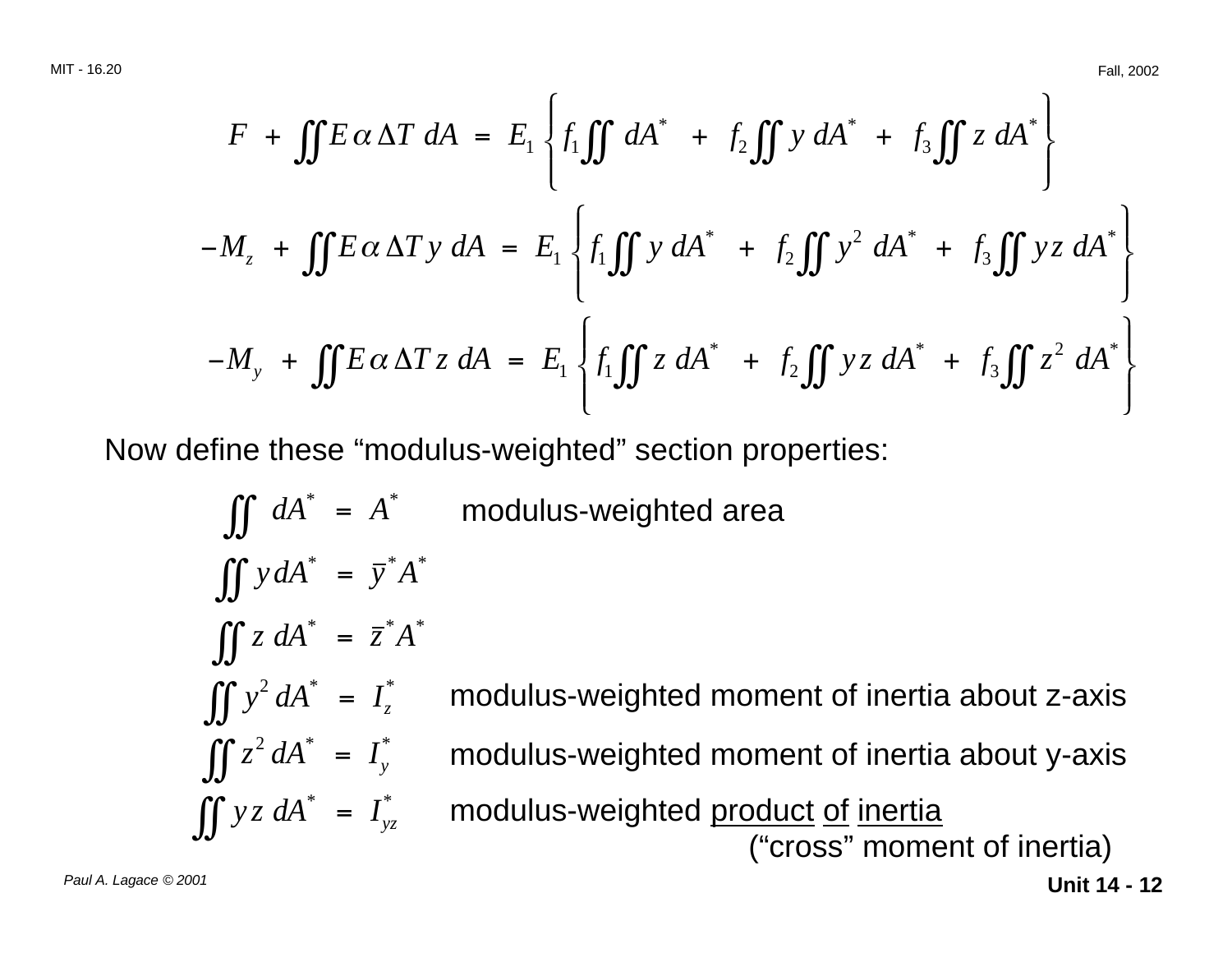MIT - 16.20 Fall, 2002

Also have "Thermal Forces" and "Thermal Moments". These have the same "units" as forces and moments but are due to thermal effects and can then be treated analytically as forces and moments:

$$
FT = \iint E \alpha \Delta T dA
$$
  

$$
MTy = - \iint E \alpha \Delta Tz dA
$$
 
$$
MTz = - \iint E \alpha \Delta Ty dA
$$

Note: Cannot use the modulus-weighted section properties since  $\alpha$ may also vary in y and z along with E.

In the definition of the section properties, have used a  $\overline{\mathsf{y}}^\star$  and  $\overline{\mathsf{z}}^\star.$  These are the location of the "modulus-weighted centroid" referred to some coordinate system

**Figure 14.7 Representation of general beam cross-section with pieces with different values of modulus**

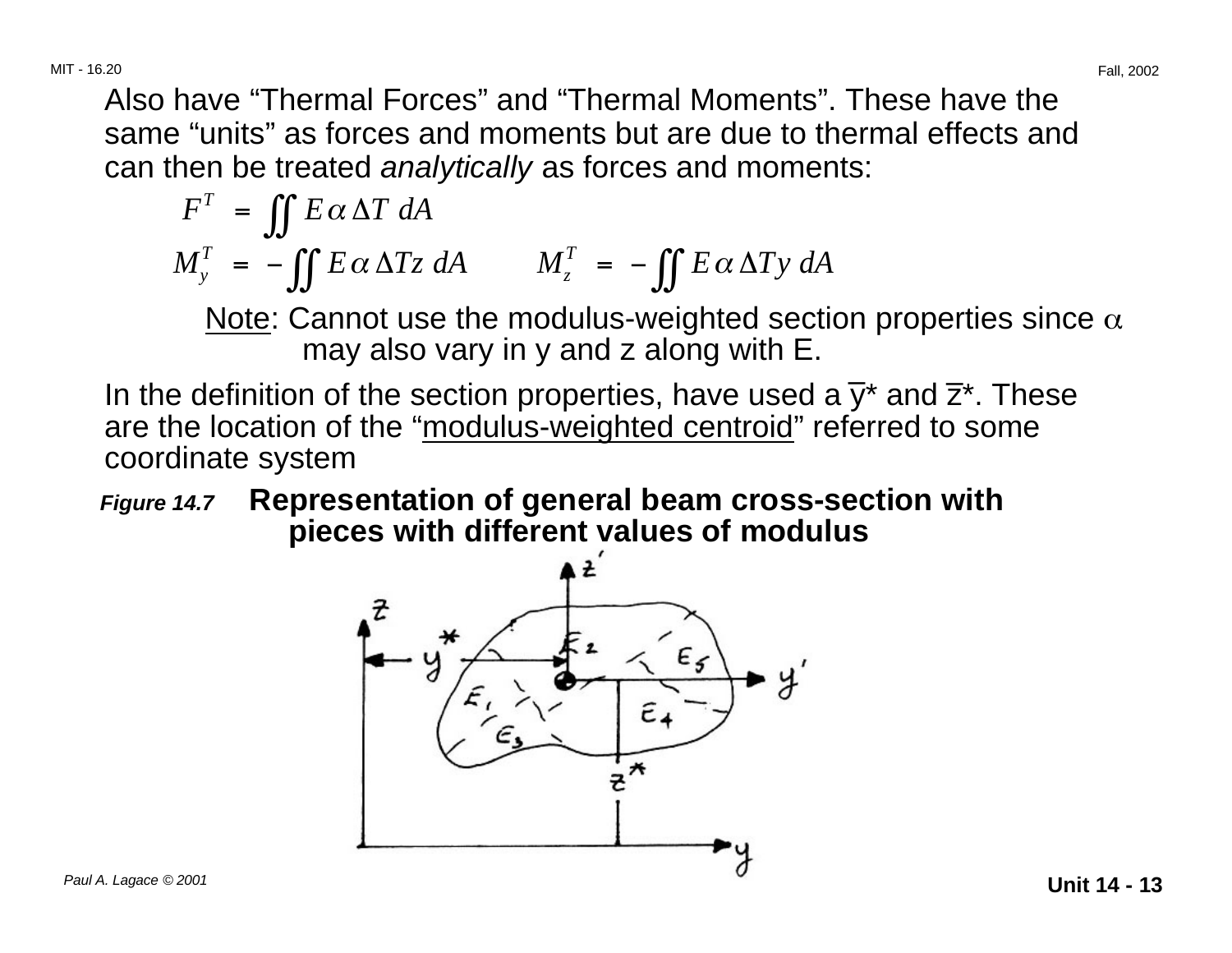The modulus-weighted centroid is defined by:

$$
\frac{1}{A^*} \iint y \, dA^* = \overline{y}^*
$$

$$
\frac{1}{A^*} \iint z \, dA^* = \overline{z}^*
$$

These become 0 if one uses the modulus-weighted centroid as the origin

> (Note: like finding center of gravity but use E rather than  $\rho$ )

If one uses the modulus-weighted centroid as the origin, the equations reduce to:

$$
(F + FT) = FTOT = E1 f1 A*
$$
  
-(M<sub>z</sub> + M<sub>z</sub><sup>T</sup>) = -M<sub>z</sub><sup>TOT</sup> = E<sub>1</sub> (f<sub>2</sub> I<sub>z</sub><sup>\*</sup> + f<sub>3</sub> I<sub>yz</sub><sup>\*</sup>)  
-(M<sub>y</sub> + M<sub>y</sub><sup>T</sup>) = -M<sub>y</sub><sup>TOT</sup> = E<sub>1</sub> (f<sub>2</sub> I<sub>yz</sub><sup>\*</sup> + f<sub>3</sub> I<sub>y</sub><sup>\*</sup>)

**Unit 14 - 14** Paul A. Lagace © 2001 (Note: Rivello uses F<sup>\*</sup>, M<sub>y</sub><sup>\*</sup>, M<sub>z</sub><sup>\*</sup> for F<sup>TOT</sup>, M<sub>y</sub><sup>TOT</sup>, M<sub>z</sub><sup>TOT</sup>)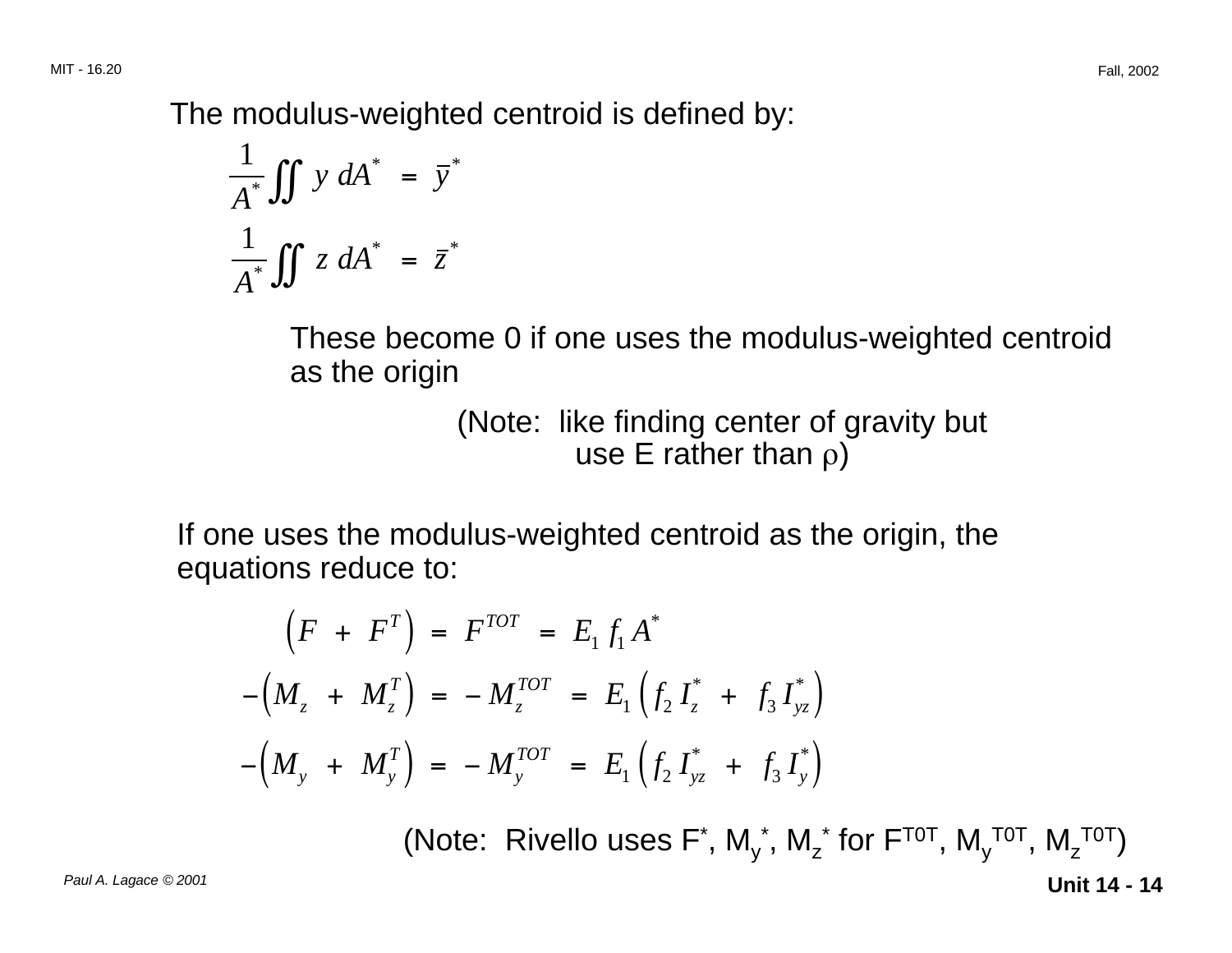### Recall that:

 $f_1 = \frac{du_0}{dx}$  $f_2 = -\frac{d^2v}{dx^2}$  $f_3 = -\frac{d^2w}{dx^2}$ 

### Motivation for "modulus-weighted' section properties

A beam may not have constant material properties through the section. Two possible ways to vary:

1. Continuous variation

The modulus may be a continuous function of y and z:

$$
\mathsf{E}=\mathsf{E}(\mathsf{y},\,\mathsf{z})
$$

Example: Beam with a large thermal gradient and four different properties through the cross-section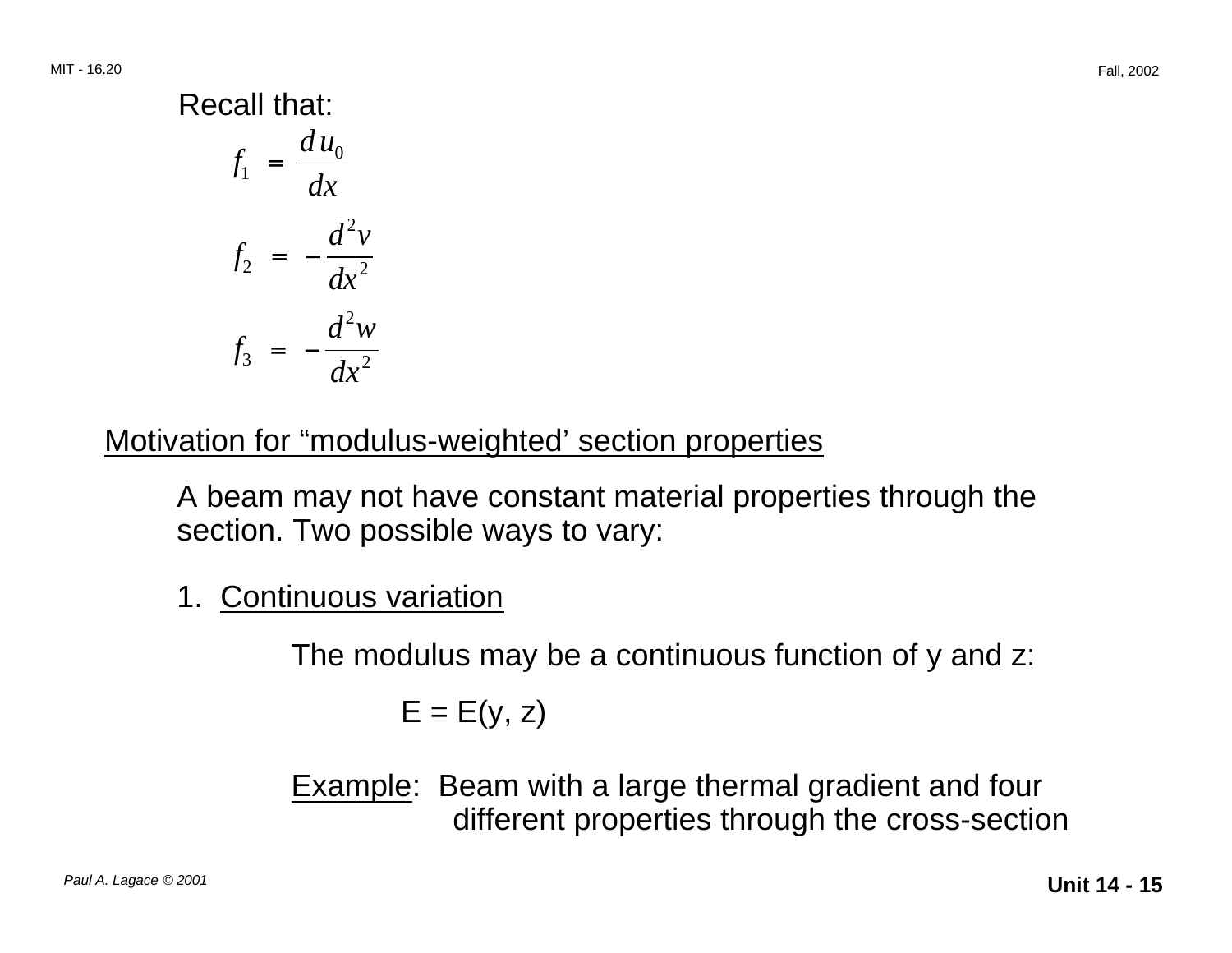#### 2. Stepwise variation

A composite beam which, although it's made of the same material, has different modulus,  $E_{x}$ , through-the-thickness as the fiber orientation varies from ply to ply.

**Figure 14.8 Representation of cross-section of laminated beam with different modulus values through the thickness**



A method of putting material to its best use is called: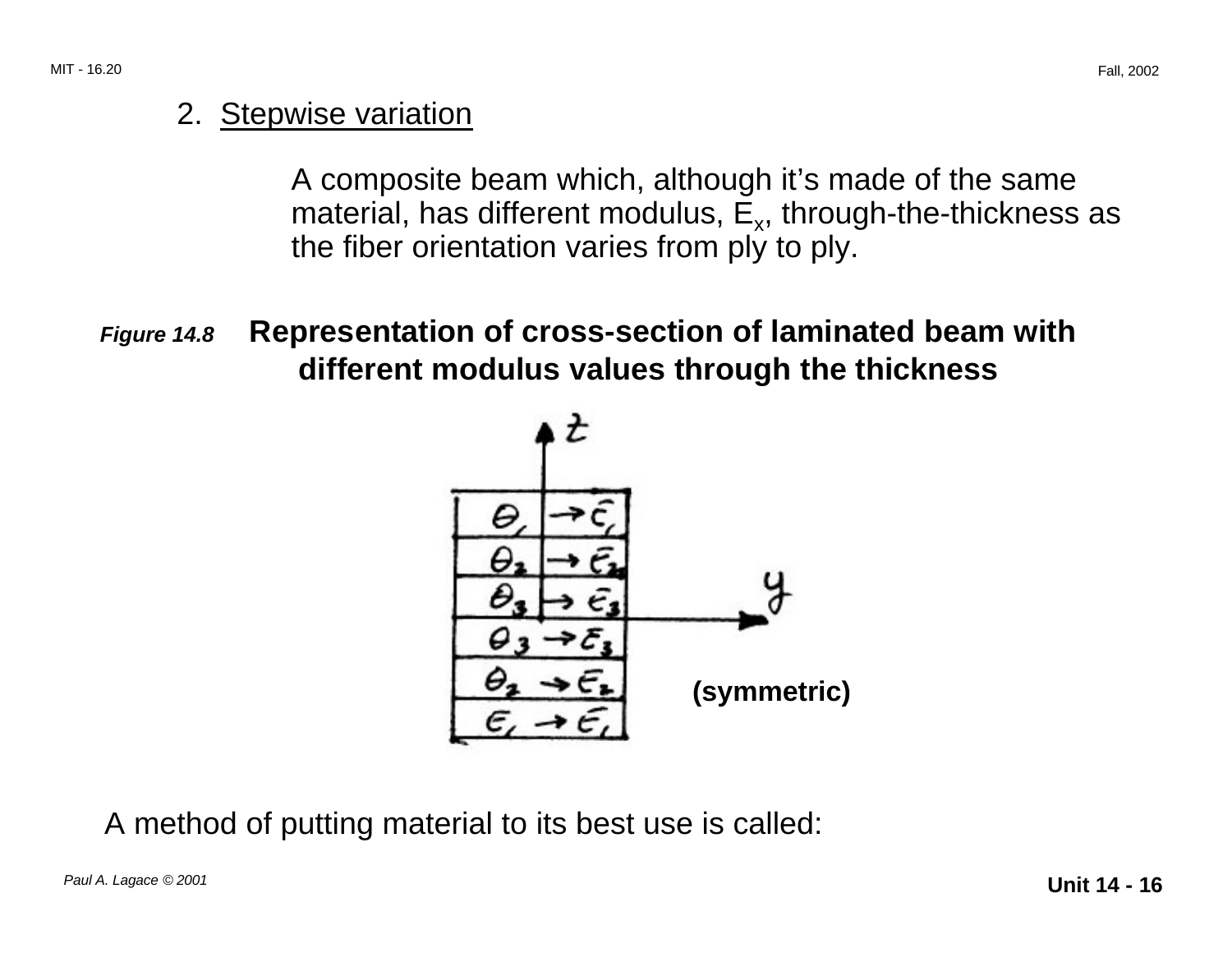### "Selective Reinforcement"

**Figure 14.9 Representation of selective reinforcement of an I-beam**



Using aluminum as the reference, analyze as follows

**Figure 14.10 Representative cross-section with aluminum as base**

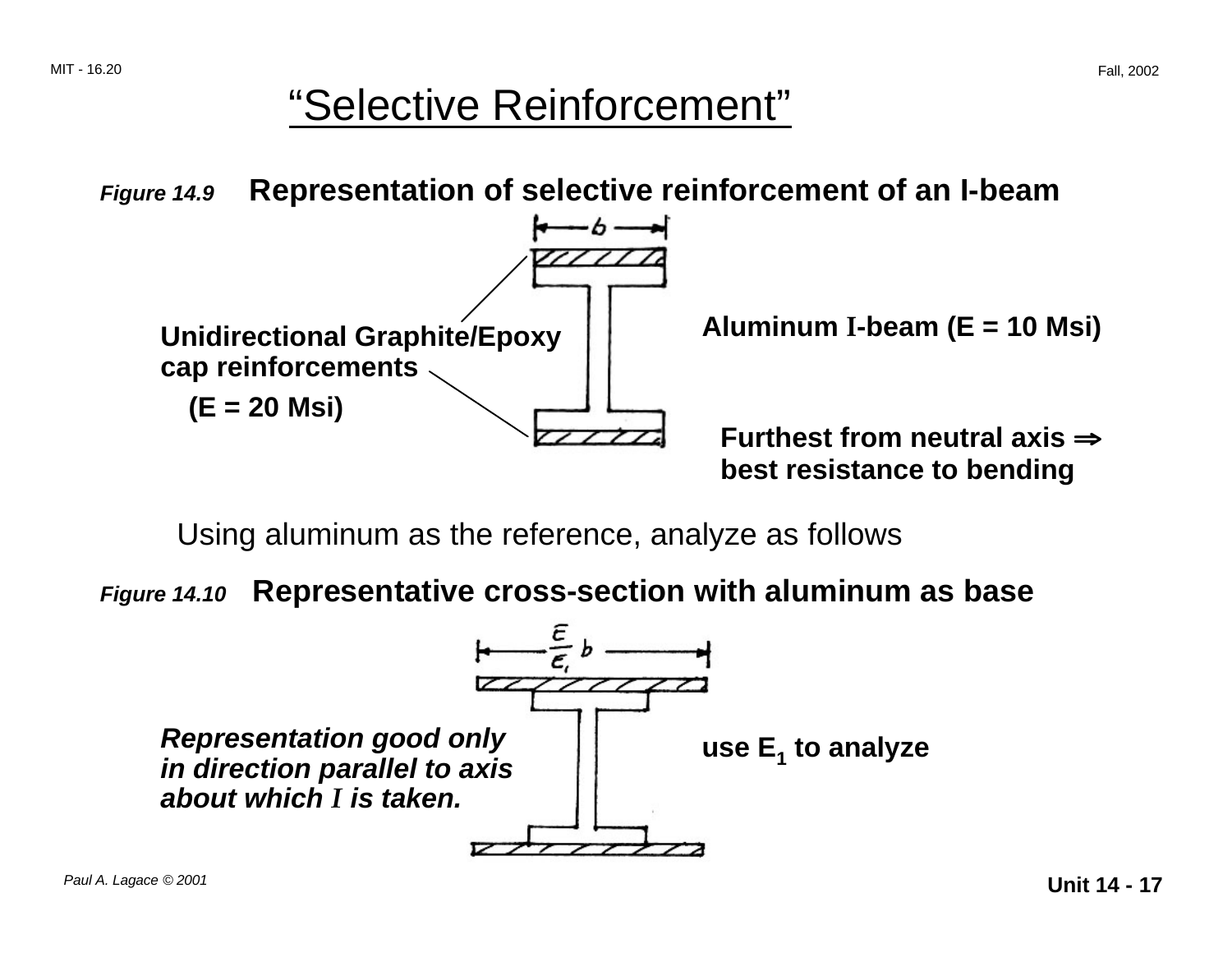$$
\frac{E}{E_1}b = \frac{20 \text{ msi}}{10 \text{ msi}}b = 2b
$$

Principal Axes of structural cross-section:

There is a set of y, z axes such that the product of inertia  $\left(\mathrm{I}_{\mathsf{yz}}^*\right)$ is zero. These are the principal axes (section has axes of symmetry)

**Figure 14.11 Representation of principal axes of structural cross-section**



(use Mohr's circle transformation)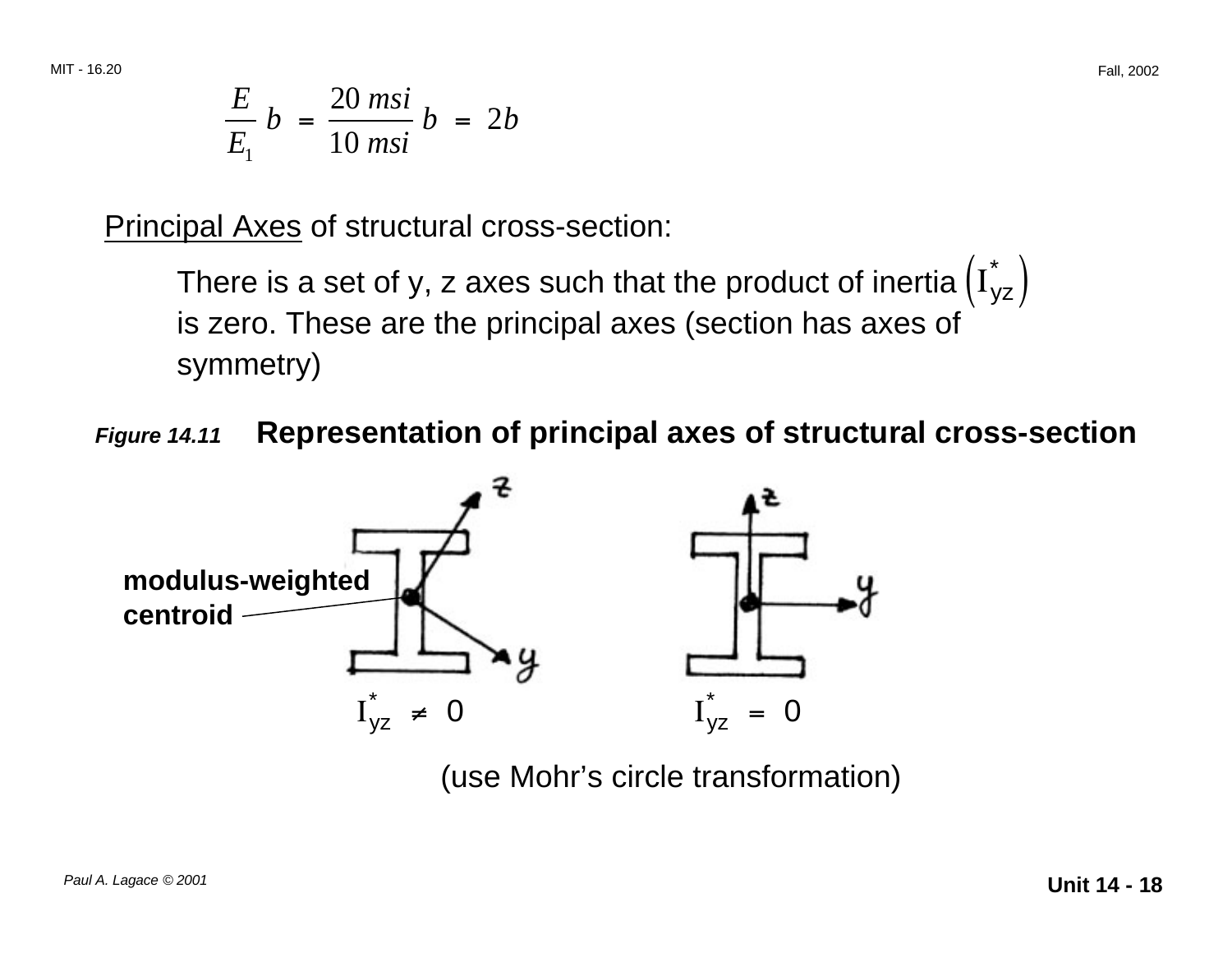If analysis is conducted in the principal axes, the equations reduce to:

$$
f_1 = \frac{F^{TOT}}{E_1 A^*} = \frac{d u_0}{dx}
$$
  

$$
f_2 = -\frac{M_z^{TOT}}{E_1 I_z^*} = -\frac{d^2 v}{dx^2}
$$
  

$$
f_3 = -\frac{M_y^{TOT}}{E_1 I_y^*} = -\frac{d^2 w}{dx^2}
$$

These equations can be integrated to find the deflections  $u_0$ , v and w

These expressions for the f<sub>i</sub> can be placed into the equation for  $\sigma_{xx}$  to obtain:

$$
\sigma_{xx} = \frac{E}{E_1} \left\{ \frac{F^{TOT}}{A^*} - \frac{M_z^{TOT}}{I_z^*} y - \frac{M_y^{TOT}}{I_y^*} z - E_1 \alpha \Delta T \right\}
$$

where y,z are principal axes for the section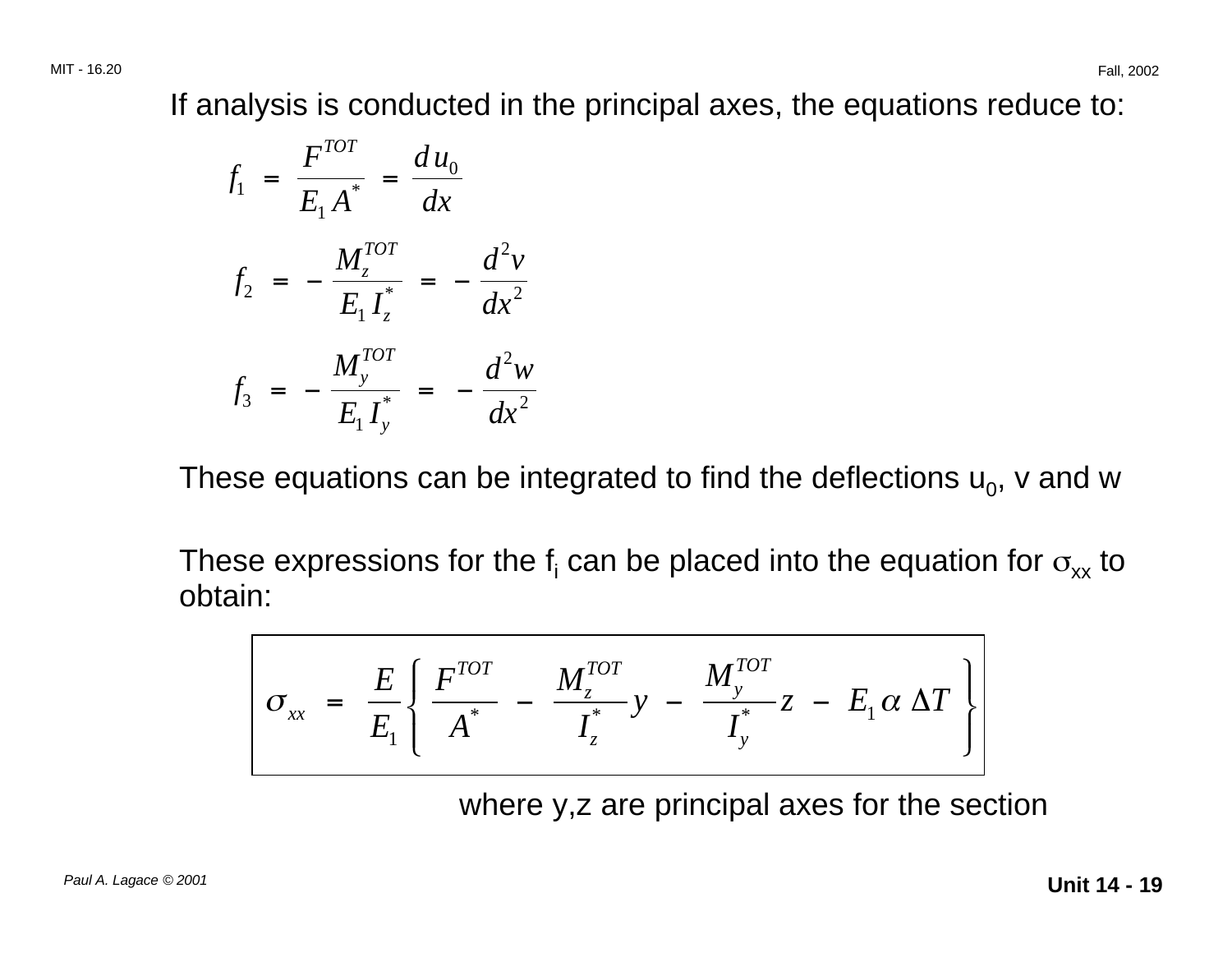If the axes are <u>not</u> principal axes ( $I_{yz}^*$   $\neq$  0), have:

$$
f_1 = \frac{F^{TOT}}{E_1 A^*} = \frac{d u_0}{dx}
$$
 (no change)  
\n
$$
f_2 = \frac{-I_y^* M_z^{TOT} + I_{yz}^* M_y^{TOT}}{E_1 (I_y^* I_z^* - I_{yz}^{*2})} = -\frac{d^2 v}{dx^2}
$$
\n
$$
f_3 = \frac{-I_z^* M_y^{TOT} + I_{yz}^* M_z^{TOT}}{E_1 (I_y^* I_z^* - I_{yz}^{*2})} = -\frac{d^2 w}{dx^2}
$$
\n
$$
\frac{\text{Note: If } I_{yz}^* \neq 0 \text{ then both w and v are present for My or Mz only}
$$

**Figure 14.12 Representation of deflection of cross-section not in** principal axes
y
y
method deflection

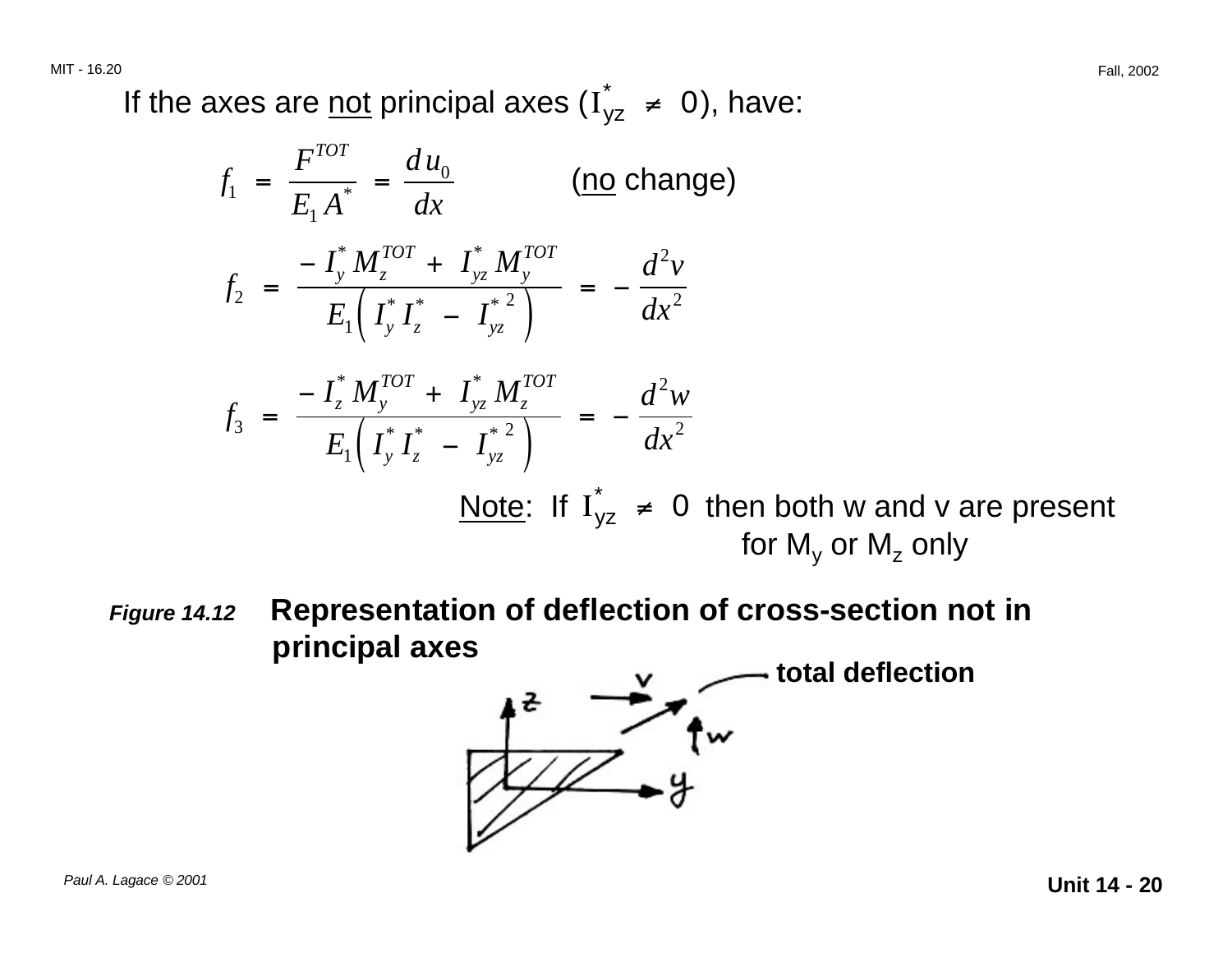In this case, the expression for the stress is rather long:

$$
\sigma_{xx} = \frac{E}{E_1} \left\{ \frac{F^{TOT}}{A^*} - \frac{\left[ \int_y^* M_z^{TOT} - \int_{yz}^* M_y^{TOT} \right] y}{\int_y^* \int_z^* - \int_{yz}^* \right.}{\left. - \frac{\left[ \int_z^* M_y^{TOT} - \int_{yz}^* M_z^{TOT} \right] z}{\int_y^* \int_z^* - \int_{yz}^* \right.}} - E_1 \alpha \Delta T \right\}
$$

"Engineering Beam Theory" (Non-Principal Axes)

Analysis is good for high aspect ratio structure (e.g. a wing)

**Figure 14.13 Representation of wing as beam**

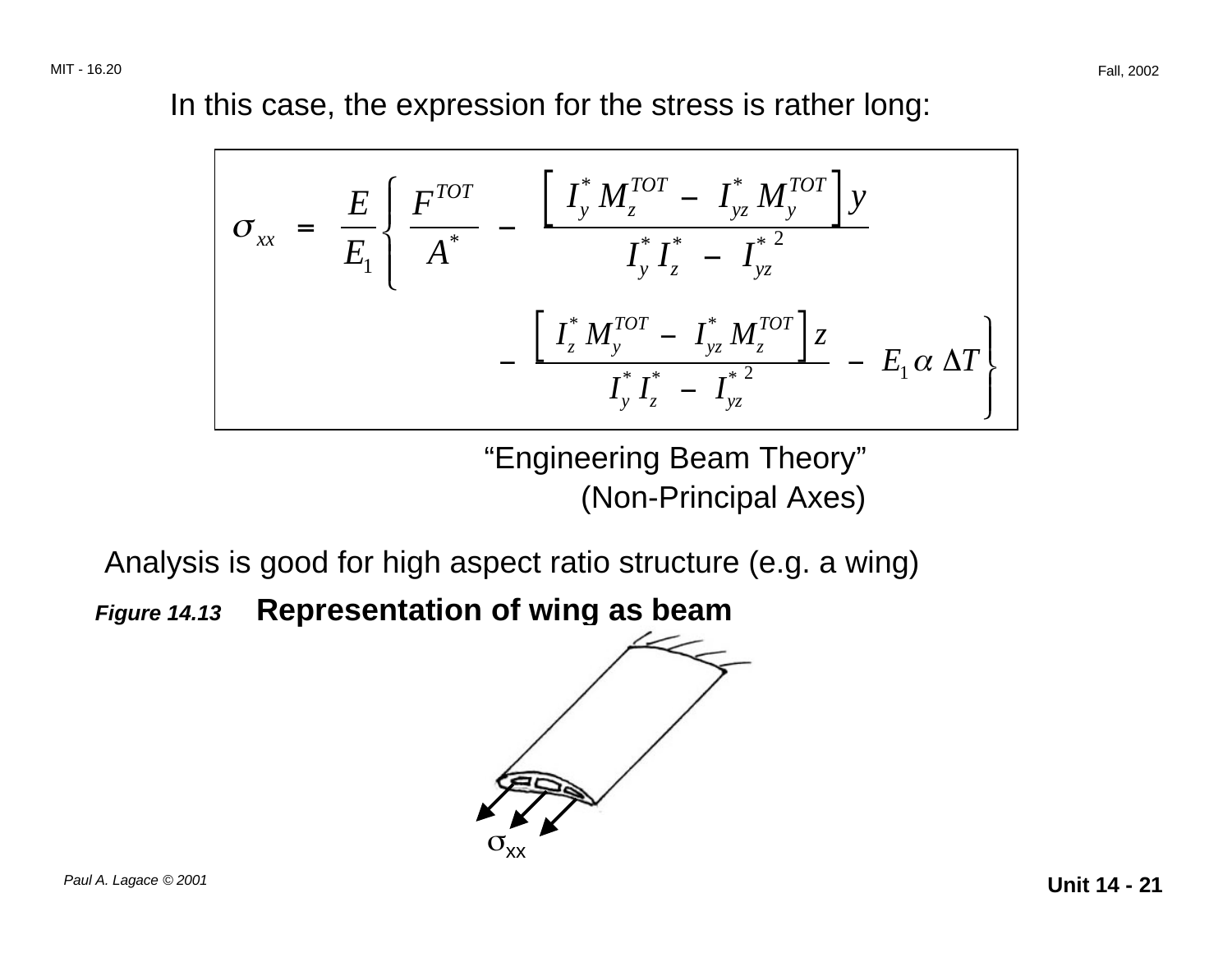Note: this analysis neglects the effect of the axial Force F on the Bending Moment. This became important as the deflection w (or v) becomes large:

**Figure 14.14 Representation of large deflection when axial force and bending deflection couple**



Secondary moment known as "membrane effect". Can particularly become important if  $F_{o}$  is near buckling load (will talk about when talk about beam-column)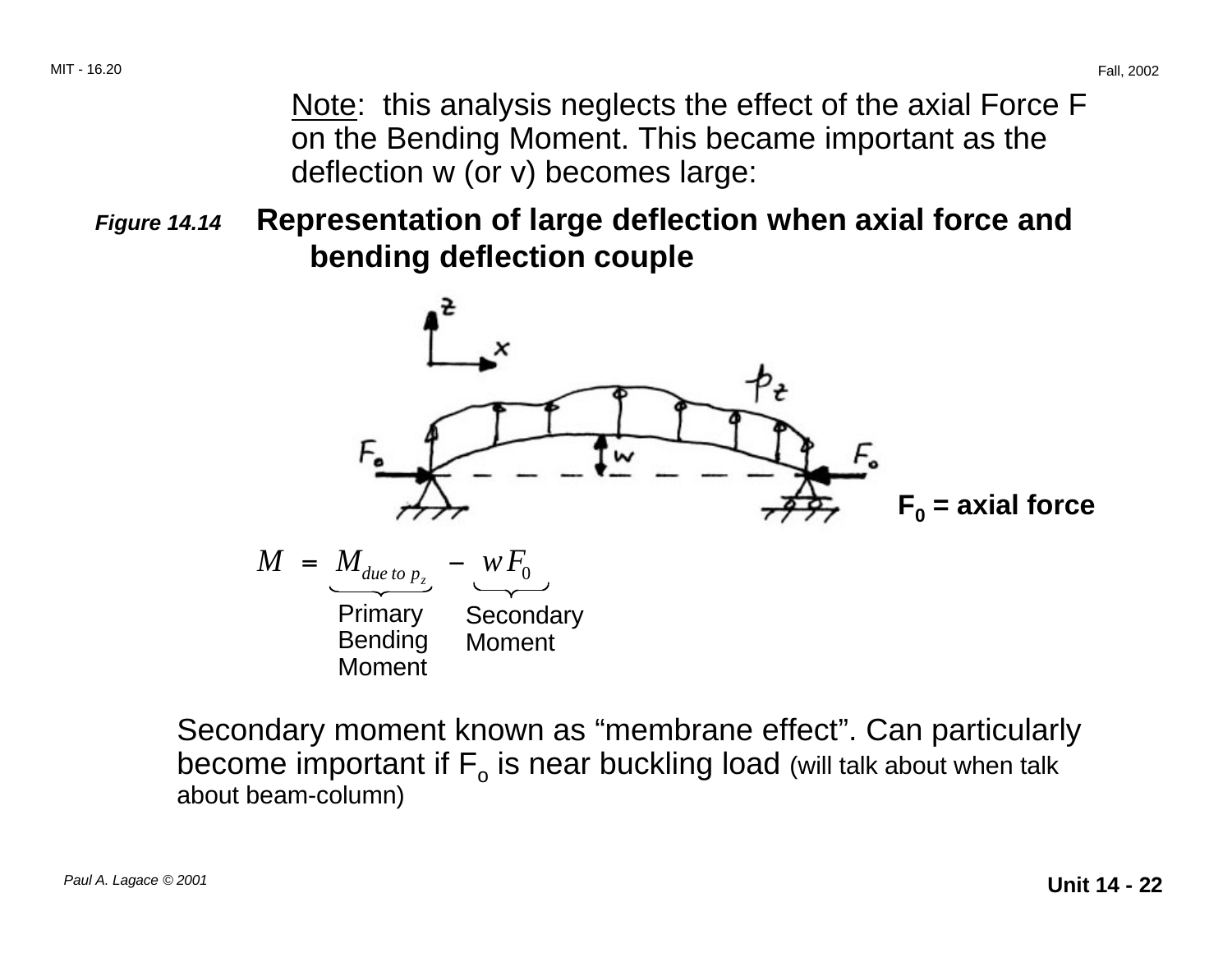MIT - 16.20 Fall, 2002

### **Shear Stresses**

The shear stresses ( $\sigma_{xy}$  and  $\sigma_{xz}$ ) can be obtained from the equilibrium equations:

$$
\frac{\partial \sigma_{xy}}{\partial y} + \frac{\partial \sigma_{xz}}{\partial z} = -\frac{\partial \sigma_{xx}}{\partial x}
$$

$$
\frac{\partial \sigma_{xy}}{\partial x} = 0
$$

$$
\frac{\partial \sigma_{xz}}{\partial x} = 0
$$

**Figure 14.15 Representation of cross-section of general beam**

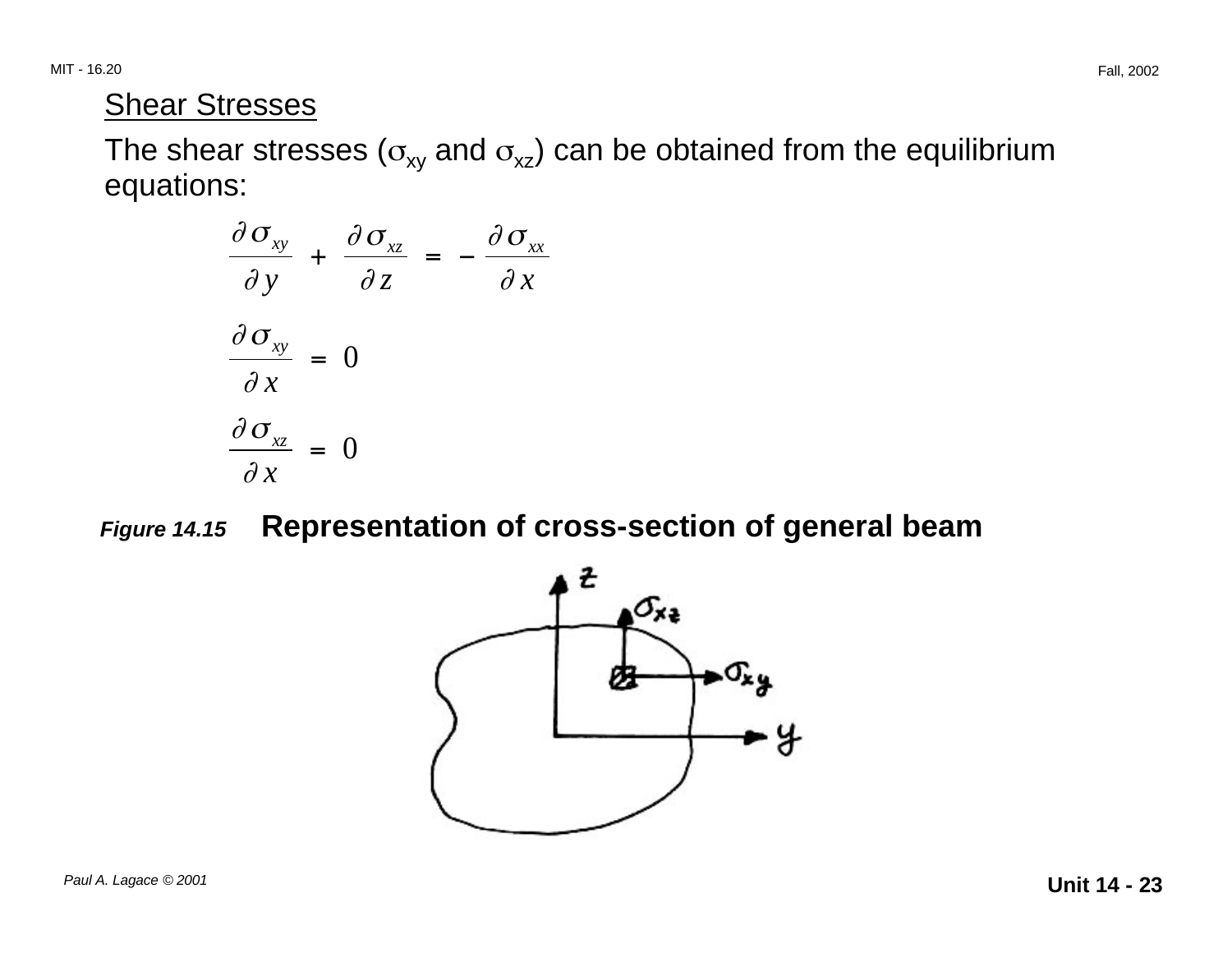MIT - 16.20 Fall, 2002

These shear stresses (called "transverse" shear stresses) cause "small" additional shearing contributions to deflections

**Figure 14.16 Representation of pure bending and pure shearing of a beam**



Consider a beam section under "pure shearing"…

**Figure 14.17 Representation of deformation of beam cross-section under pure shearing**

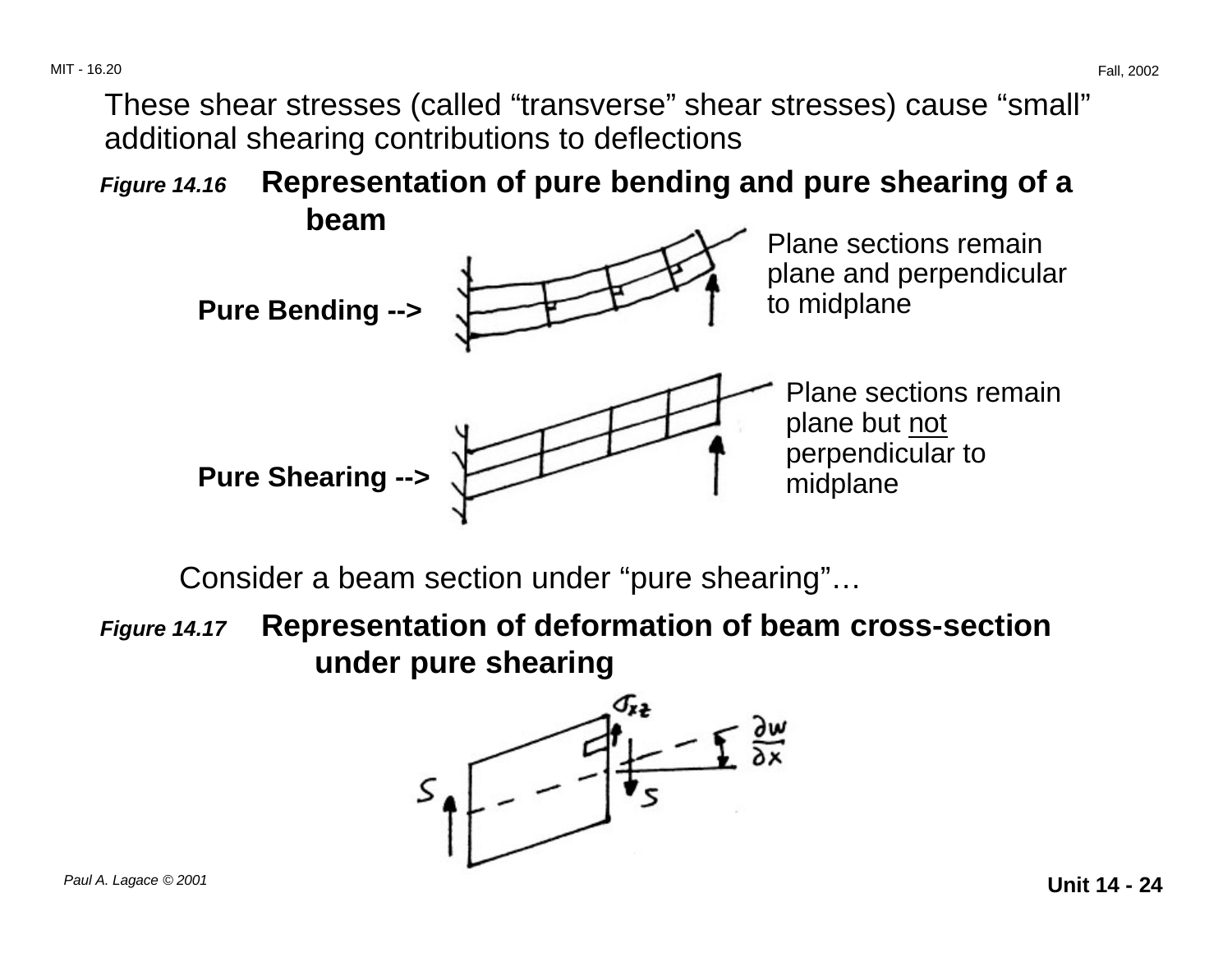

Actually, from energy considerations, one should average:

$$
\left(\frac{\partial w}{\partial x}\right)_{ave} = \frac{\iint \left(\frac{\partial w}{\partial x}\right)^2 dA}{\iint \frac{\partial w}{\partial x} dA} \approx -\frac{S_z}{GA_e}
$$
\n
$$
\stackrel{\text{def}}{=} \frac{S_z}{\text{defective area'}}
$$

For a Rectangular Cross-Section:  $A_e \approx 0.83$  A

Then, "pure shearing" deflections,  $w_s$ , governed by: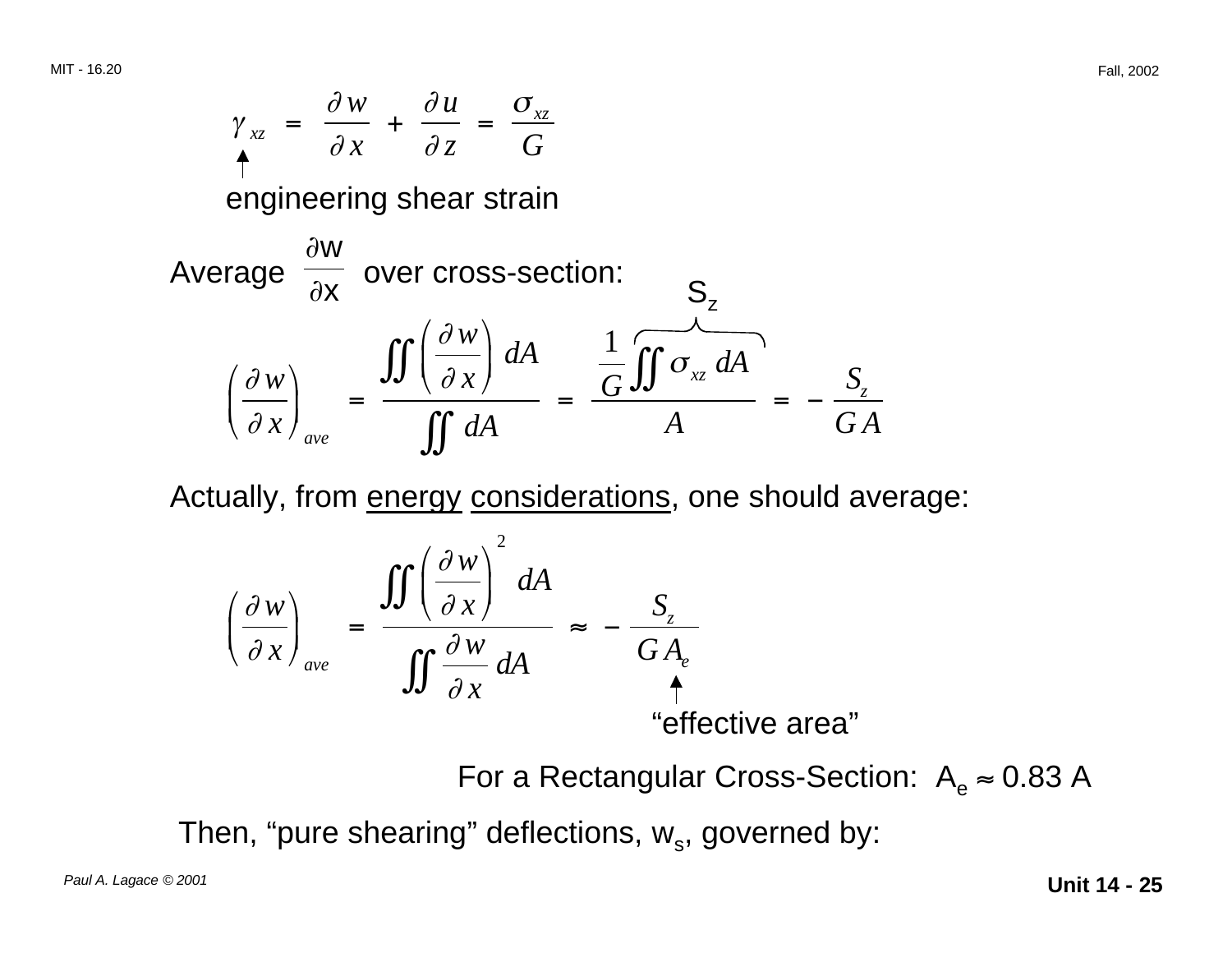MIT - 16.20 Fall, 2002

$$
\frac{dw_s}{dx} = -\frac{S}{GA_e}
$$
\n
$$
w_s = -\int_0^x \frac{S}{GA_e} + C_1
$$
\n
$$
\int_0^x \frac{S}{GA_e} = -\int_0^x \frac{S}{GA_e} + C_1
$$

evaluated from boundary conditions

The total beam deflection is the sum of the two contributions:

$$
W_T = W_B + W_S
$$
  
\n
$$
\begin{array}{c|c}\n & w_T = w_B + w_S \\
\hline\n & \uparrow & \uparrow \\
 & \uparrow & \uparrow \\
 & \uparrow & \uparrow \\
 & \downarrow & \uparrow \\
 & \downarrow & \uparrow \\
 & \downarrow & \uparrow \\
 & \downarrow & \downarrow \\
 & \downarrow & \downarrow\n\end{array}
$$
\n
$$
\begin{array}{c|c}\n\text{shearing deflection} \\
\hline\n & \downarrow & \downarrow \\
 & \downarrow & \downarrow \\
 & \downarrow & \downarrow\n\end{array}
$$
\n
$$
\begin{array}{c|c}\n\text{shearing deflection} \\
\hline\n & \downarrow & \downarrow \\
 & \downarrow & \downarrow\n\end{array}
$$
\n
$$
E I \frac{d^2 w_B}{dx^2} = M
$$

Ordinarily,  $w_s$  is small for ordinary rectangular beams (and can be ignored). But, for thin-walled sections,  $w_s$  can become important

(worse for composites since  $G_{xz} \ll E_{x}$ )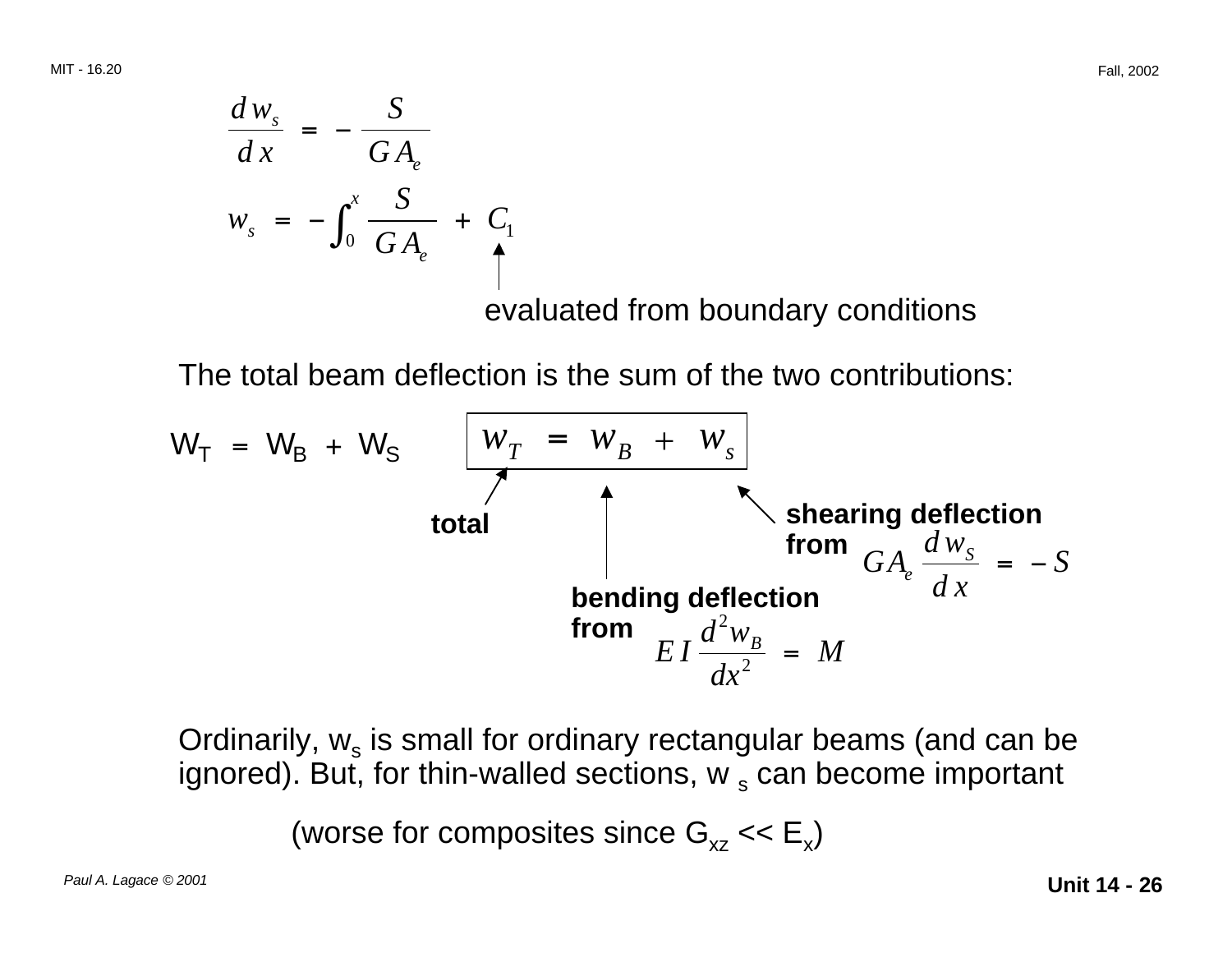In addition to "bending" and "shearing", the section may also twist through an angle  $\alpha$ 

**Figure 14.18 Representation of twisting of beam cross-section**



However, there exists a **Shear Center** for every section. If the load is applied at the shear center, the section translates but does not twist.

> (Note: shear center not necessarily center of gravity or centroid)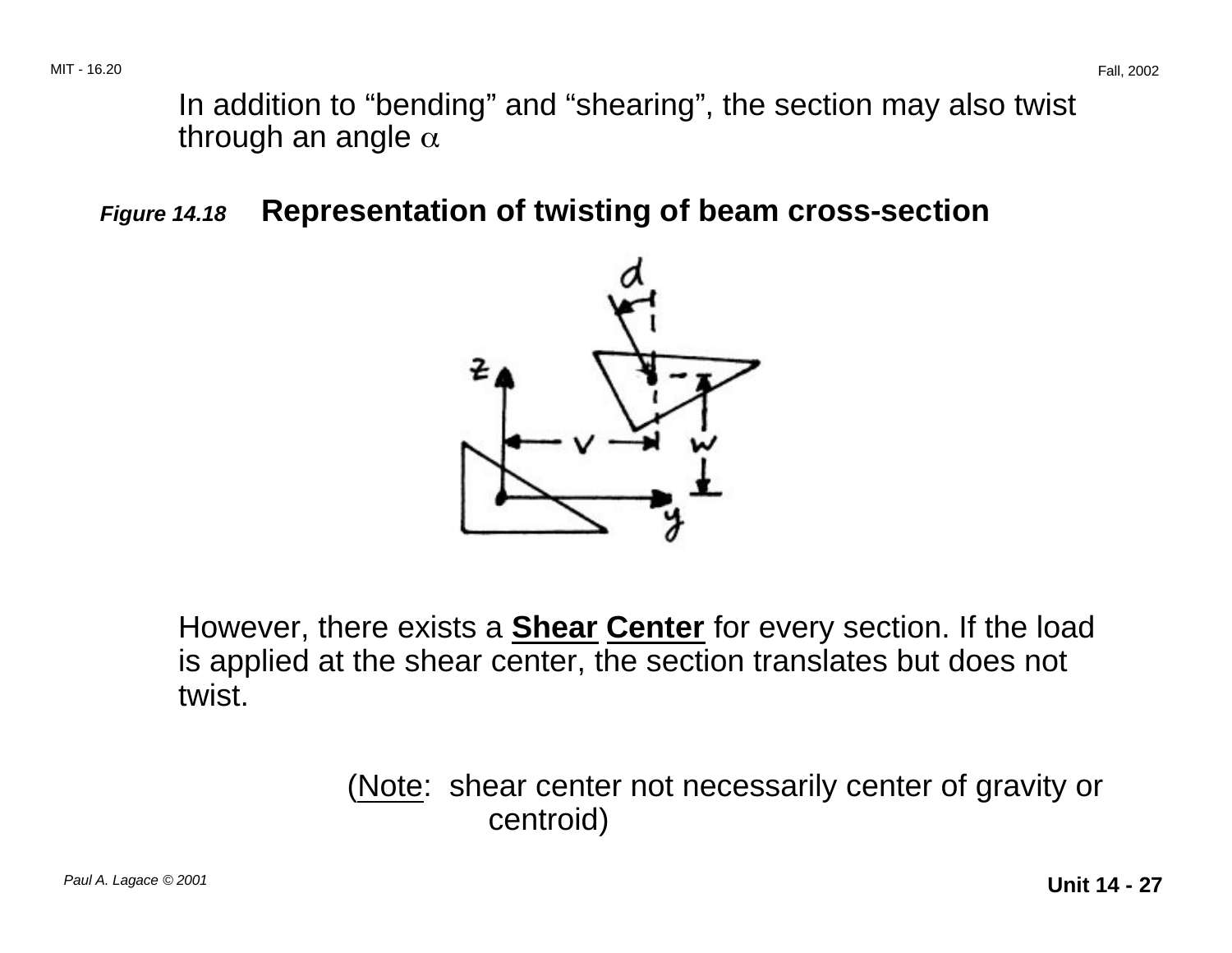MIT - 16.20 Fall, 2002

**Figure 14.19 Representation of some beam cross-sections with various locations of center of gravity and shear center**



If this condition is not met, then generally bending and twisting will couple. But there is a class of cross-sections (thin-walled) where bending and shearing/torsion can be decoupled. Will pursue this next.

Wrap-up discussion by considering examples of common cross-sections with principal axes aligned such that  $I_{vz} = 0$  (see Handout #4a)

These are in contrast to common cross-sections not principal axes ( $I_{vz} \neq 0$ )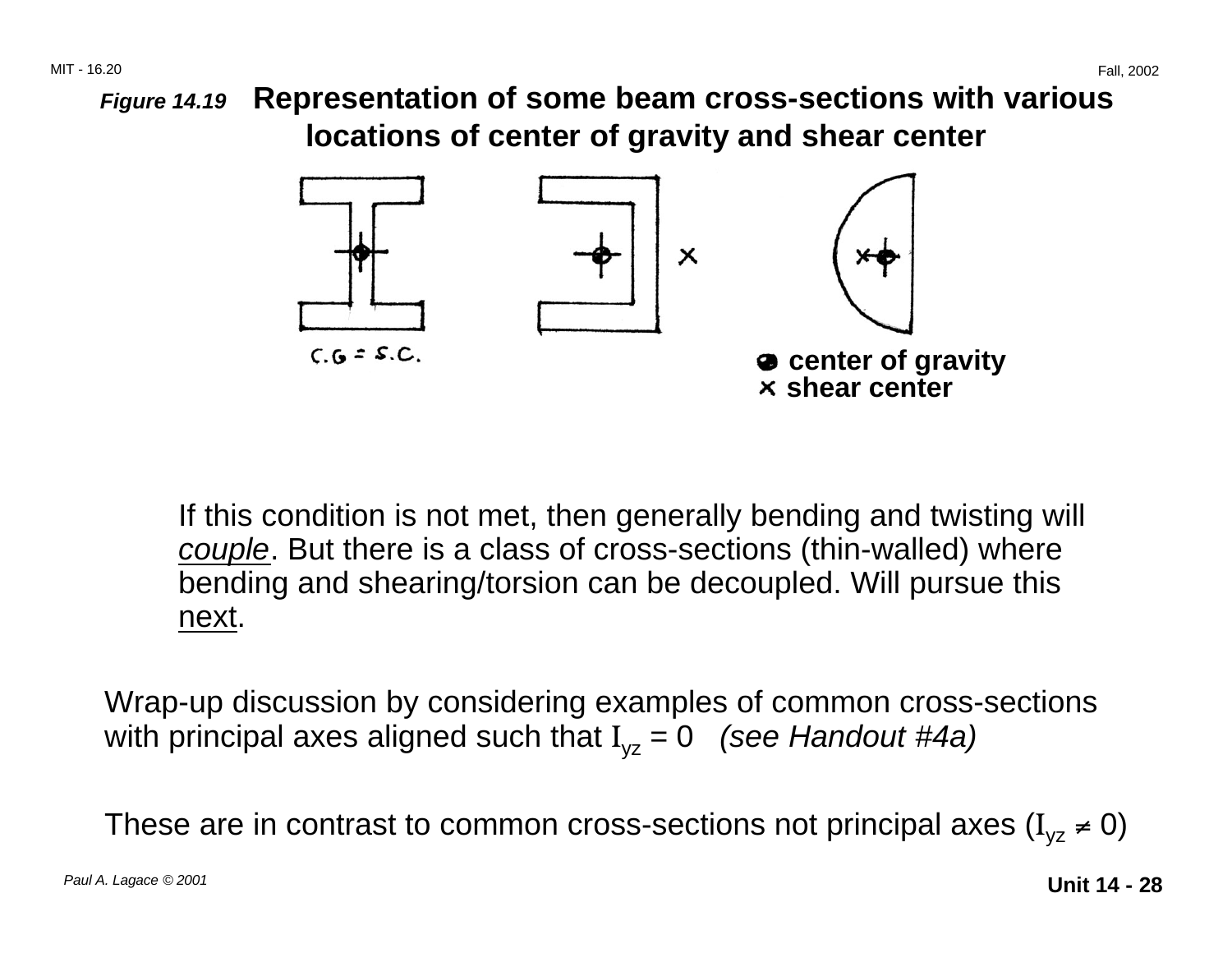**Figure 14.19 Some cross-sections generally not in principal axes**